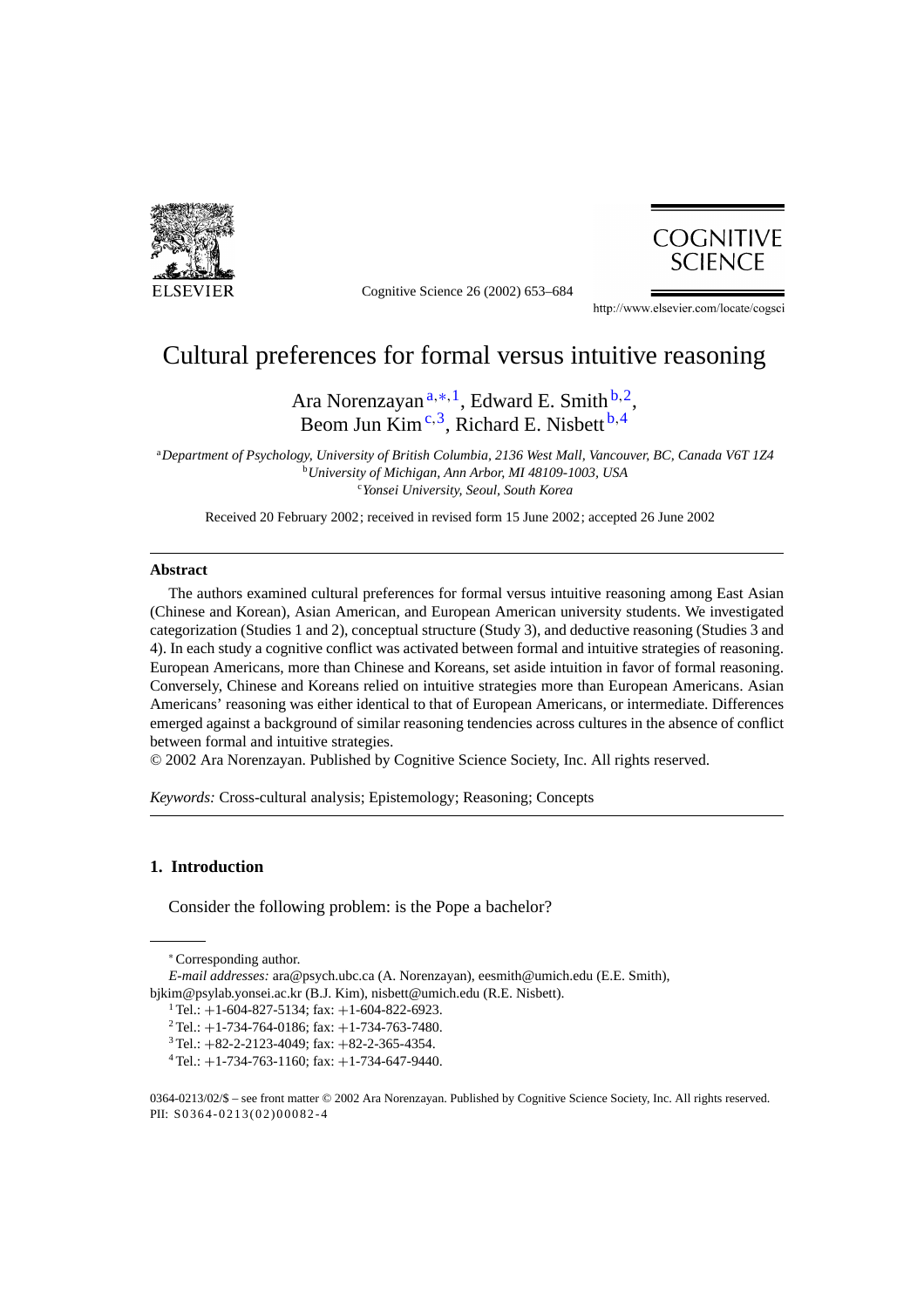Two approaches suggest themselves to solve this "bachelor" problem, each producing a different answer. One possibility is an intuitive solution: our understanding of "bachelor" reflects similarity relations among people who are known to be bachelors. According to this intuitive approach, the Pope would not be seen as a bachelor. Alternatively, we may represent the concept of "bachelor" as a person who satisfies the rule, "unmarried, adult, male." Under this formal definition, the Pope, contrary to intuition, indeed would be a bachelor.

This "bachelor" problem illustrates an important theoretical distinction in the psychology of reasoning. According to this distinction, human thinking is guided by two separate classes of cognitive strategies that implement different computational principles. One can be described as intuitive, experience-based, or holistic, whereas the other can be described as formal, rule-based, or analytic [\(Evans & Over, 1996; James, 1890; Neisser, 1963;](#page-29-0) [Smith,](#page-31-0) [Langston, & Nisbett, 1992;](#page-31-0) [Tversky & Kahneman, 1983;](#page-31-0) for a recent review of the empirical evidence for this distinction, see [Sloman, 1996\).](#page-31-0) The former cognitive strategies are associative or similarity-based in nature, and their computations reflect temporal contiguity and statistical regularities among features. The latter strategies recruit symbolic representations, have logical structure and variables, and their computations reflect rule application. In this paper we use the terms *intuitive* and *formal* to refer to these two distinct reasoning systems.

In recent years, a growing number of research programs in psychology have examined these two cognitive systems under the rubric of "dual process" theories of thinking, including deductive reasoning [\(Evans & Over, 1996\)](#page-29-0), categorization ([Rips, 1989;](#page-31-0) [Smith, Patalano, &](#page-31-0) [Jonides, 1998\),](#page-31-0) analogical reasoning ([Gentner & Medina, 1998\),](#page-30-0) decision making ([Tversky &](#page-31-0) [Kahneman, 1983\),](#page-31-0) belief formation ([Gilbert, 1991\),](#page-30-0) and social cognition ([Chaiken & Trope,](#page-29-0) [1999\).](#page-29-0) These two cognitive systems coexist in individuals, interact with each other in interesting ways (e.g., [Gentner & Medina, 1998; Sloman, 1996\),](#page-30-0) and occasionally may be in conflict and produce contradictory inferences, as in the above "bachelor" problem. Although the intuitive system tends to dominate, the relative influence of one system versus the other on reasoning has been found to be influenced by the nature of the task, by instructions that emphasize rule-following or deduction [\(Evans & Over, 1996; Sloman, 1996\),](#page-29-0) by the particular reasoning domain ([Atran, 1990; Keil, 1994\),](#page-29-0) as well as by individual differences ([Stanovich, 1999\).](#page-31-0)

Little is known about the operation of these two systems of reasoning across diverse cultural groups. People in all cultures are likely to possess both of these reasoning systems, but cultural variation may exist in their relative accessibility and use to the extent that different values are placed on these reasoning systems. Many scholars have documented cultural differences in the intellectual outlooks of East Asian and Western cultures [\(Fung, 1952; Liu, 1974; Lloyd,](#page-30-0) [1996; Nakamura, 1960/1988\).](#page-30-0) An *analytic* mode of thought has been held to be more prevalent in Western cultural groups. This mode involves the decoupling of the object from its context, assigning the object to categories based on necessary and sufficient features, and a preference for using rules, including the rules of formal logic, to explain and predict the object's behavior. In contrast, a *holistic* mode of thought has been held to be more prevalent in East Asian cultural groups. This mode involves attention to the context or field as a whole, a concern with relationships among objects and object–field relationships, a preference for intuitive reasoning, and "dialectical" reasoning, which seeks the "middle-way" between conflicting propositions.

Recent evidence indicates that some of these differences in analytic versus holistic outlooks find their counterparts in the thought processes of contemporary Westerners and East Asians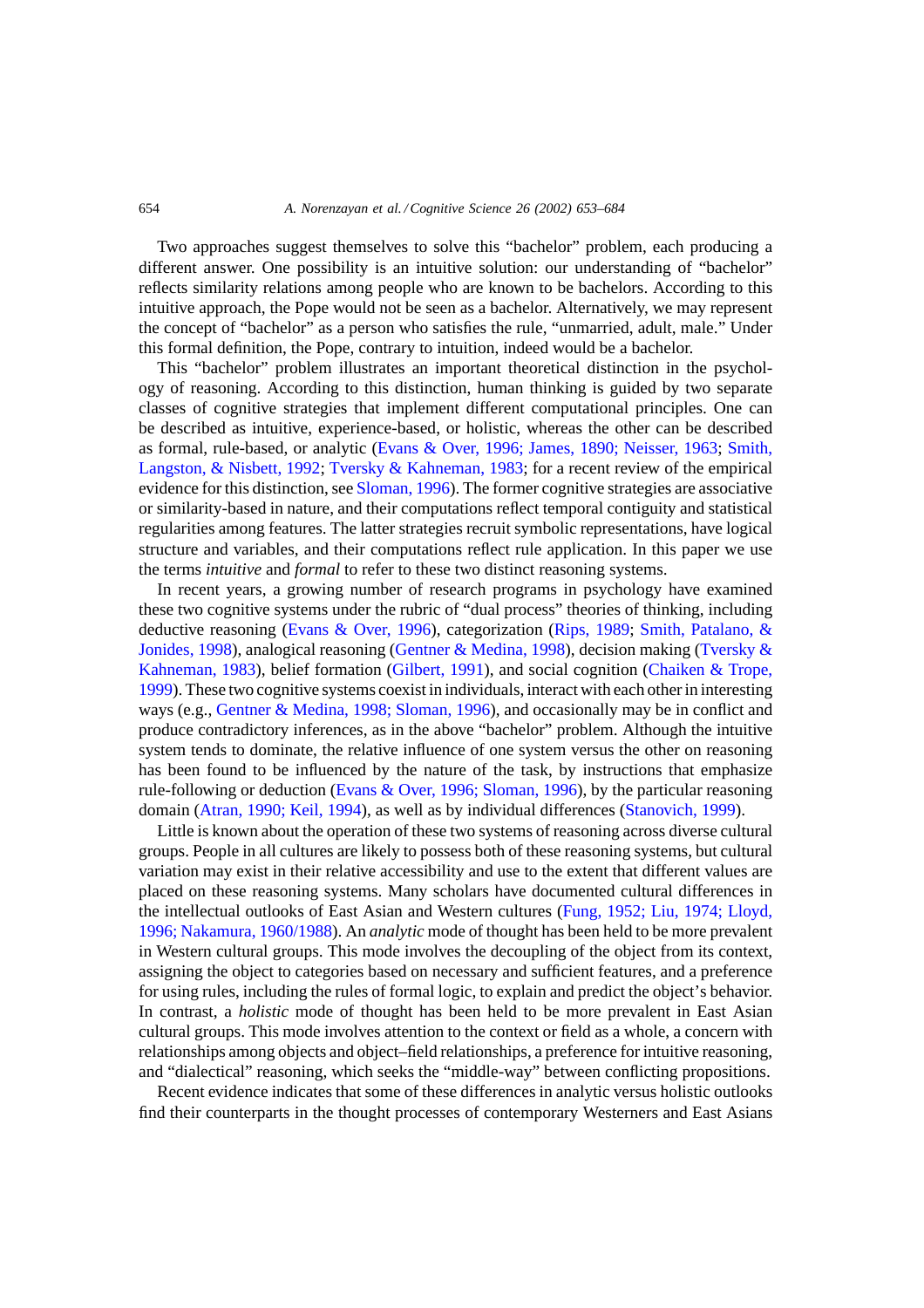(for a review, see [Nisbett, Peng, Choi, & Norenzayan, 2001;](#page-30-0) [Nisbett & Norenzayan, 2002\)](#page-30-0). For example, East Asians are more attentive to the situational context of behavior and are less prone to the *fundamental attribution error* ([Ross, 1977\),](#page-31-0) or the tendency to overattribute behavior to dispositions despite obvious situational constraints ([Choi, Nisbett, & Norenzayan,](#page-29-0) [1999\).](#page-29-0) East Asians are more *field dependent* [\(Witkin & Berry, 1975\)](#page-31-0) than Americans, being more influenced by the position of the surrounding frame when judging the position of the rod in the rod-and-frame task [\(Ji, Peng, & Nisbett, 2000\)](#page-30-0). East Asians have a more holistic sense of causality: they draw on a wider range of factors to explain events. As a result, East Asians show more *hindsight bias*([Fischhoff, 1975\),](#page-30-0) the tendency to view events as having been inevitable in retrospect ([Choi & Nisbett, 2000\).](#page-29-0) East Asians also prefer *dialectical*resolutions to apparent contradictions, so that a compromise or "middle-way" solution is sought. Americans respond to contradiction by "polarizing" their opinions—deciding that one proposition is true and the other false [\(Peng & Nisbett, 1999;](#page-30-0) [Davis, Nisbett, & Schwarz, 2000\).](#page-29-0) In this paper, we examine whether analogous cultural differences can be found in formal and intuitive systems of reasoning.

#### *1.1. Selection of participants*

Participants were self-identified European American, Asian American, and East Asian undergraduate students, who were otherwise similar in their demographic background and intellectual ability. In Studies 1 and 2, the East Asians were international students at the University of Michigan who were of Chinese or Korean culture, had lived in the U.S. for less than 4 years, had graduated from a high school in East Asia, and grew up speaking an East Asian language. In Studies 3 and 4, East Asians were Korean students at Yonsei University in Seoul, South Korea. All European Americans were students at the University of Michigan. Asian Americans grew up in the United States, and were of Chinese, Korean, or Japanese ethnic background. The Asian American samples were included to examine acculturation effects. Their thinking was expected to be intermediate between the two other groups, because of their substantial, though probably not complete, socialization into American traditional culture.

## *1.2. Theoretical rationale for the cultural differences*

In each study a simple research strategy was used to measure reasoning preferences. A cognitive conflict was activated such that formal thinking was pitted against intuitive thinking. If European Americans favor formal rules more than intuition, they should be more willing to set aside intuition and follow rules when the two are in conflict. If East Asians favor intuition more than formal rules, they should be less willing to abandon intuition in favor of formal rules.

We had a different prediction for reasoning based on intuition alone or on rules alone, with no cognitive conflict present. In these cases responses are a function of cognitive ability, rather than a function of preference for a particular cognitive strategy. Because we selected our participants in different cultures so that they were similar in cognitive abilities, we expected no cultural differences in their ability to implement a formal strategy or an intuitive strategy in the absence of a conflict between the two.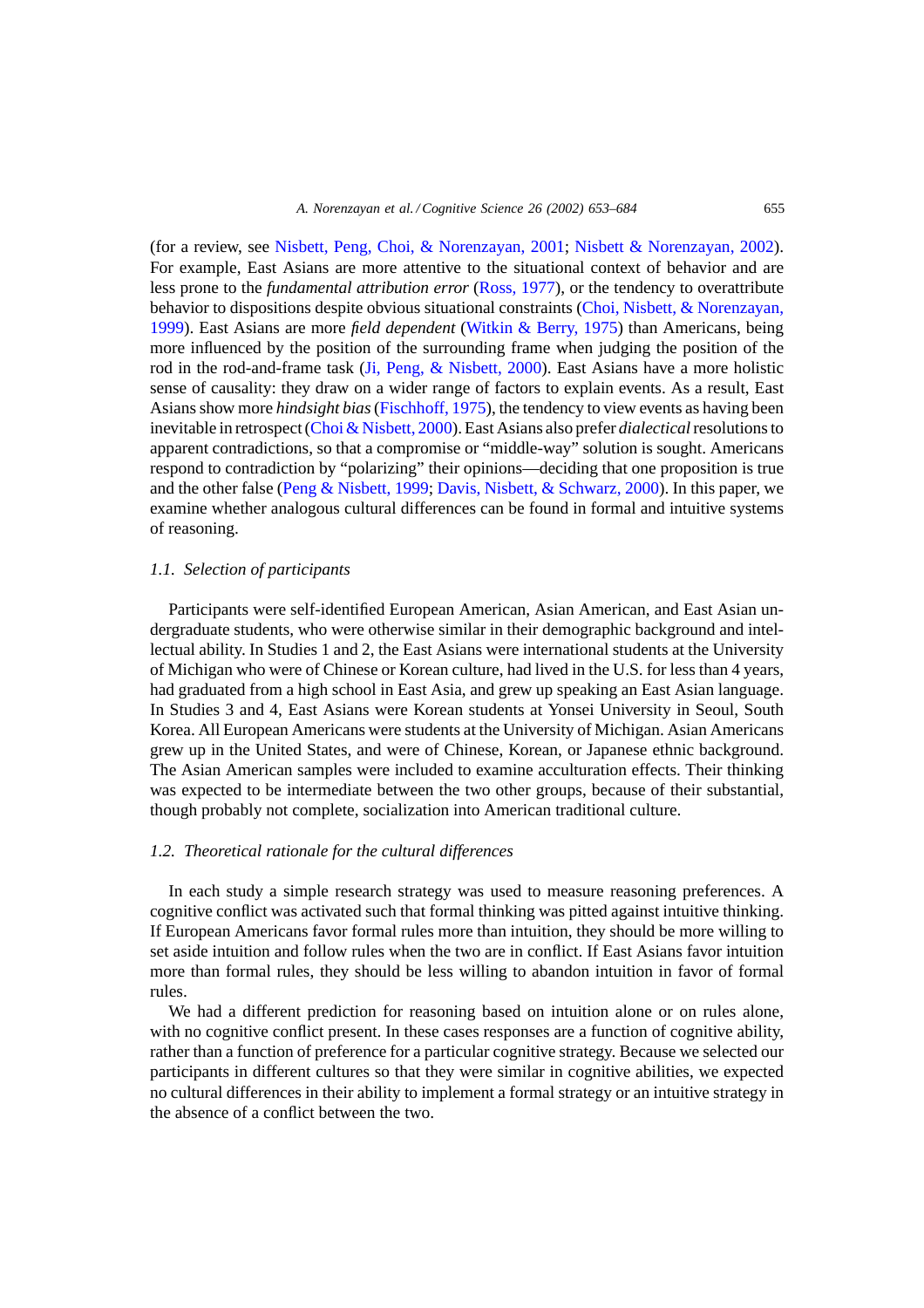#### 656 *A. Norenzayan et al. / Cognitive Science 26 (2002) 653–684*

We examined the extent to which cultural differences might be found for a variety of cognitive tasks. In Study 1, we examined category learning. Participants were asked to apply a complex rule as a way of correctly classifying imaginary animals. Their category learning was then tested in a situation in which the complex rule conflicted with memory for previously seen animals. In Study 2, we investigated classification and similarity judgments of drawings (e.g., geometric objects, houses, flowers) that admitted either a rule-based judgment or a judgment based on family resemblance structure. Studies 3 and 4 went beyond immediately perceptible stimuli to examine conceptual processes. In Study 3, participants evaluated the convincingness of deductive arguments when logic conflicted with the typicality of the conclusion. Finally, in Study 4 we investigated deductive reasoning when logical structure was pitted against the believability of the conclusion.

## **2. Study 1: Rule- versus exemplar-based category learning**

If there is a cultural difference between European Americans and East Asians in formal and intuitive thinking, this difference might be apparent when categories have been learned by the formal application of rules, and when subsequent classification by rules conflicts with intuitive knowledge, such as exemplar memory. Rule-based categorization is accomplished by determining whether or not the novel object satisfies a rule that defines the category by its necessary and sufficient features, such as when a new neighbor is categorized as a bachelor if he satisfies the rule, "is an unmarried adult male." Exemplar-based categorization, in contrast, reflects similarity of the novel object to previously stored exemplars retrieved from memory. The more similar the new object and the retrieved exemplars are, the more likely it is that the new object belongs to the same category as the retrieved exemplars. Our new neighbor might be suspected of being a bachelor not because he satisfies some well-articulated rule, but because he is reminiscent of a bachelor relative.

Study 1 was based on a variation of a well-developed paradigm in categorization research (e.g., [Allen & Brooks, 1991; Regehr & Brooks, 1993; Smith et al., 1998\).](#page-29-0) Participants viewed imaginary animals on a computer screen and were told that the animals belonged to different categories, some being from Venus and others being from Saturn. In a training phase, participants learned to categorize, with feedback, the set of animals. This was followed by a test phase, in which participants were asked to categorize new animals. Participants in the *rule condition* learned a complex rule, making categorizations based on whether or not the animal had three out of five specific bodily features. Critically, in the test phase of the rule condition, half of the animals were *positive matches*: they belonged to one category by the rule, and also were very similar to a training exemplar from that same category. The other half of the new animals were *negative matches*: they belonged to one category as defined by the rule, but were very similar to a training exemplar from the opposite category (see [Fig. 1\).](#page-4-0) Thus, the negative match animals—unlike positive match ones—posed a cognitive conflict between rule-based and exemplar-based categorization.

Unlike the rule condition, participants in the *exemplar-memory condition* were not given a rule. They were asked during the training phase simply to observe a series of the cartoons and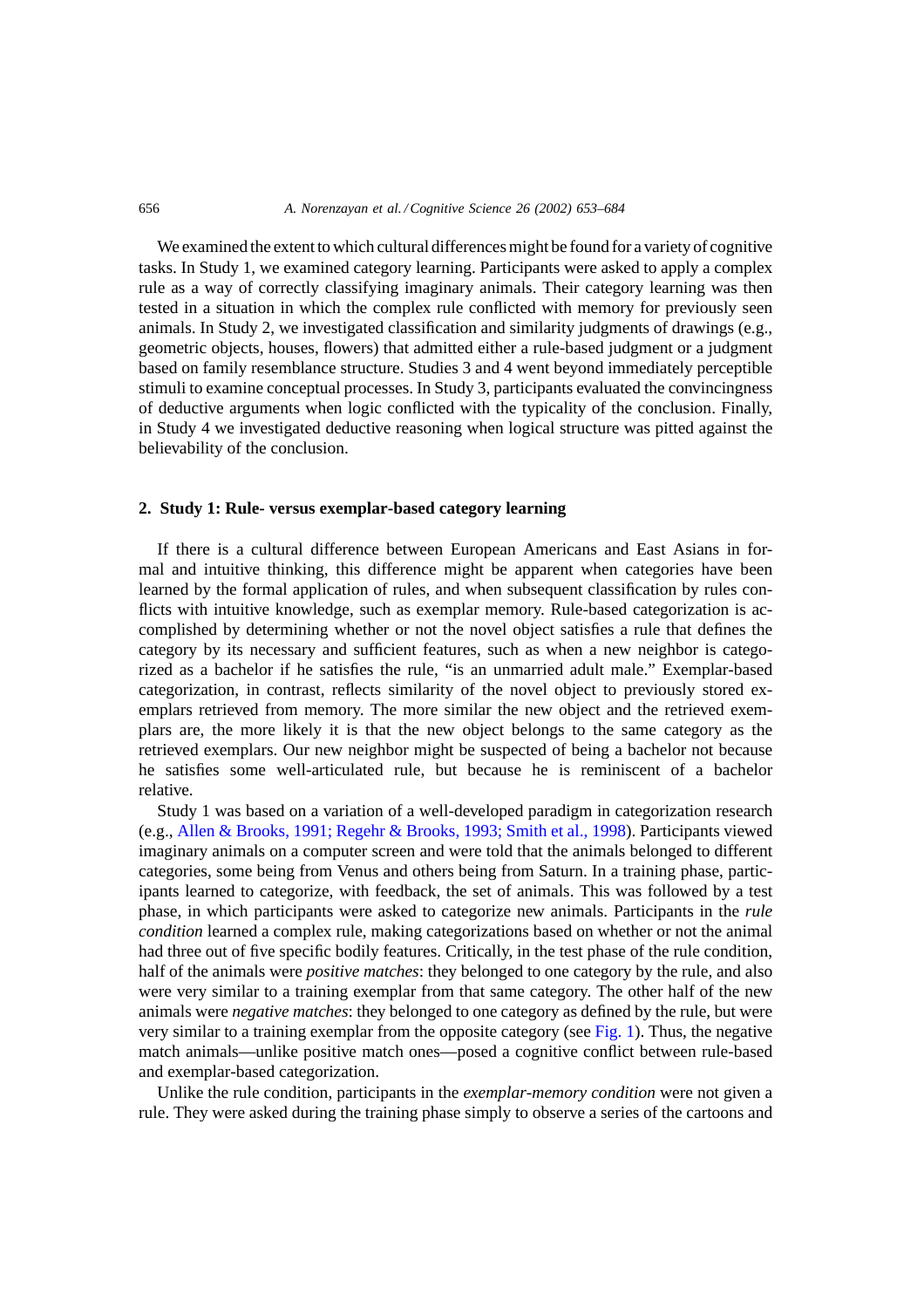<span id="page-4-0"></span>

Fig. 1. Examples of stimuli (Study 1). *Rule*: Animal lives on Venus if it has at least three of the following five features: curly tail, hooves, antennae ears, mouth, long neck. Otherwise, it lives on Saturn.

initially make guesses as to which animal belonged to which category. Feedback was given after each guess. As participants repeatedly categorized the same animals, they could rely on their memory of previous exemplars to assign the animals to their appropriate categories. The exemplar-memory condition served as a control, to examine whether the expected cultural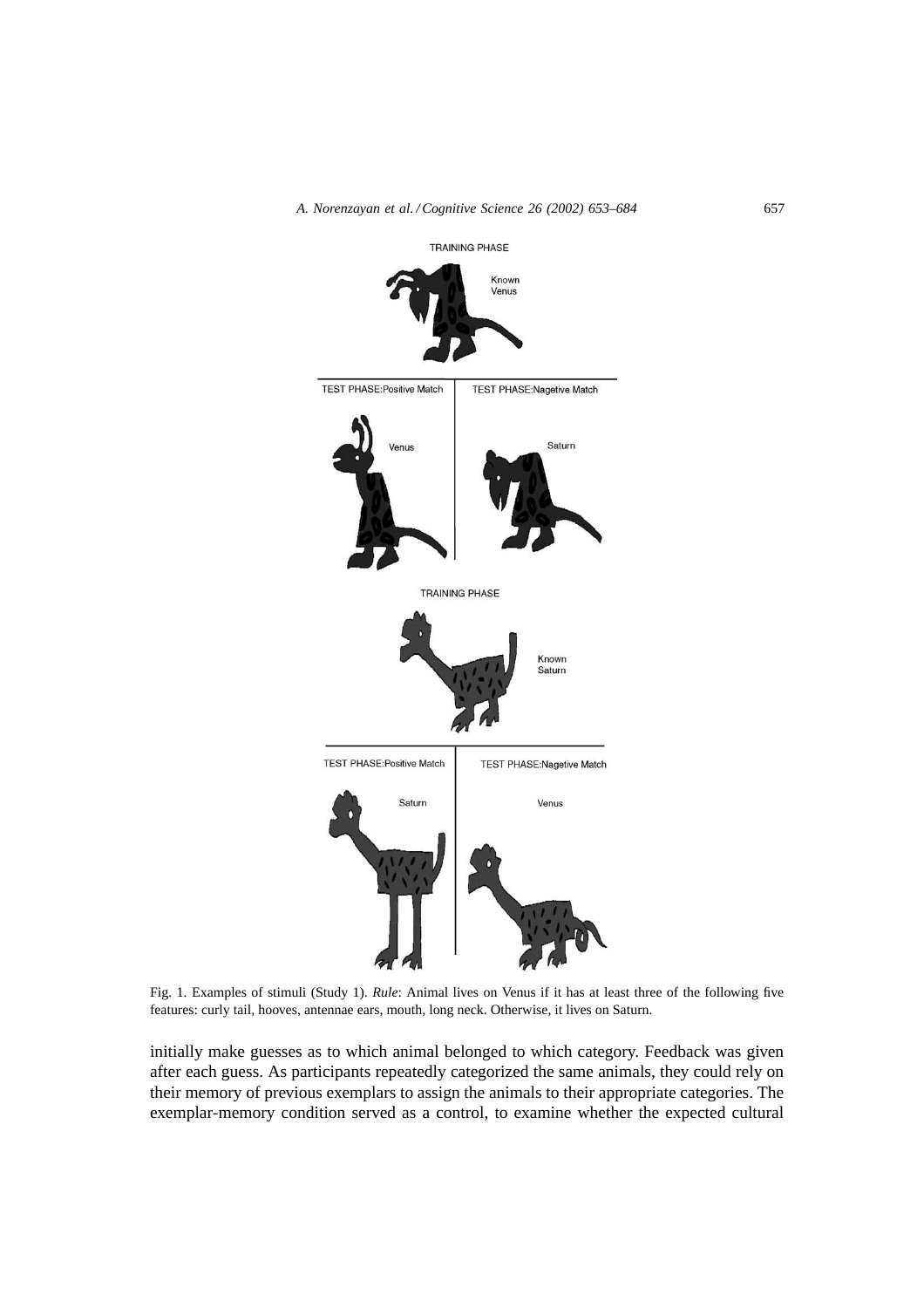differences in rule-based classification are attributable to differences in the sheer tendency to rely on exemplar memory.

Based on past findings ([Allen & Brooks, 1991; Smith et al., 1998;](#page-29-0) [Patalano, Smith, Jonides,](#page-30-0) [& Koeppe, 2001\),](#page-30-0) we anticipated that: (1) participants would make fewer classification errors in the rule condition than in the exemplar-memory condition, but take longer because of the necessity to compute the explicit rule, and (2) participants in the rule condition would make more classification errors and show slower reaction times for negative matches than positive matches, that is, when rule and exemplar memory were in conflict than when they were not.

Most importantly, the cultural analysis led to the prediction that the difference in classification errors between positive- and negative-matches would be greater for East Asians than for European Americans, since East Asians would be more inclined to use memory for the exemplars in the rule condition. Similarly, the difference in response times between positiveand negative-matches was expected to be greater for East Asians.

# *2.1. Method*

#### *2.1.1. Participants*

Participants were 61 European American (27 men, 34 women), 61 Asian American (32 men, 29 women), and 28 East Asian (12 men, 16 women) undergraduate students at the University of Michigan (age  $M = 19$ ) who received partial course credit for their participation.

# *2.1.2. Stimuli*

The stimuli were color drawings of imaginary animals (from [Patalano et al., 2001; s](#page-30-0)ee [Fig. 1](#page-4-0) for example). The animals were constructed out of 10 binary features: ears (antennae ears or regular ears), tail (curly or straight), neck length (long or short), mouth (open mouth or snout), feet (hooves or webbed feet), leg length (short or long), head direction (pointed up or down), body color (red or blue), body marking (spots or stripes), and body shape (round or angular). The animals were categorized as being from Venus or Saturn by a five-feature additive rule that used ears, tail, neck length, mouth, and feet as diagnostic features. An animal was defined as being from Venus if it satisfied at least three of the five diagnostic features; otherwise it was from Saturn. All Venus animals always satisfied exactly three of the five diagnostic features; all Saturn animals satisfied only two of the five diagnostic features. The animals were designed so that the two categories were not easily differentiable, had few members, and had weak prototype structures (see [Allen & Brooks, 1991; Patalano et al., 2001\)](#page-29-0), factors that diminish the likelihood that prototypes of Venus and Saturn animals would be formed.

Ten different animals were presented four different times in the training phase, followed by 20 new animals in the test phase, consisting of a positive match and a negative match to each animal in the training phase. The design was counterbalanced, such that half of the animals were from Venus, and the other half were from Saturn. As can be seen in [Fig. 1,](#page-4-0) a positive match was very similar to its corresponding training exemplar, varying only on one of the irrelevant features (e.g., head pointed up or down). In contrast, a negative match was also very similar to its corresponding training exemplar, but varying this time only on one of the features diagnostic of the rule (e.g., antennae or regular ears). This made it possible for animals to change categories, yet remain similar to an item in the opposite category. The values of the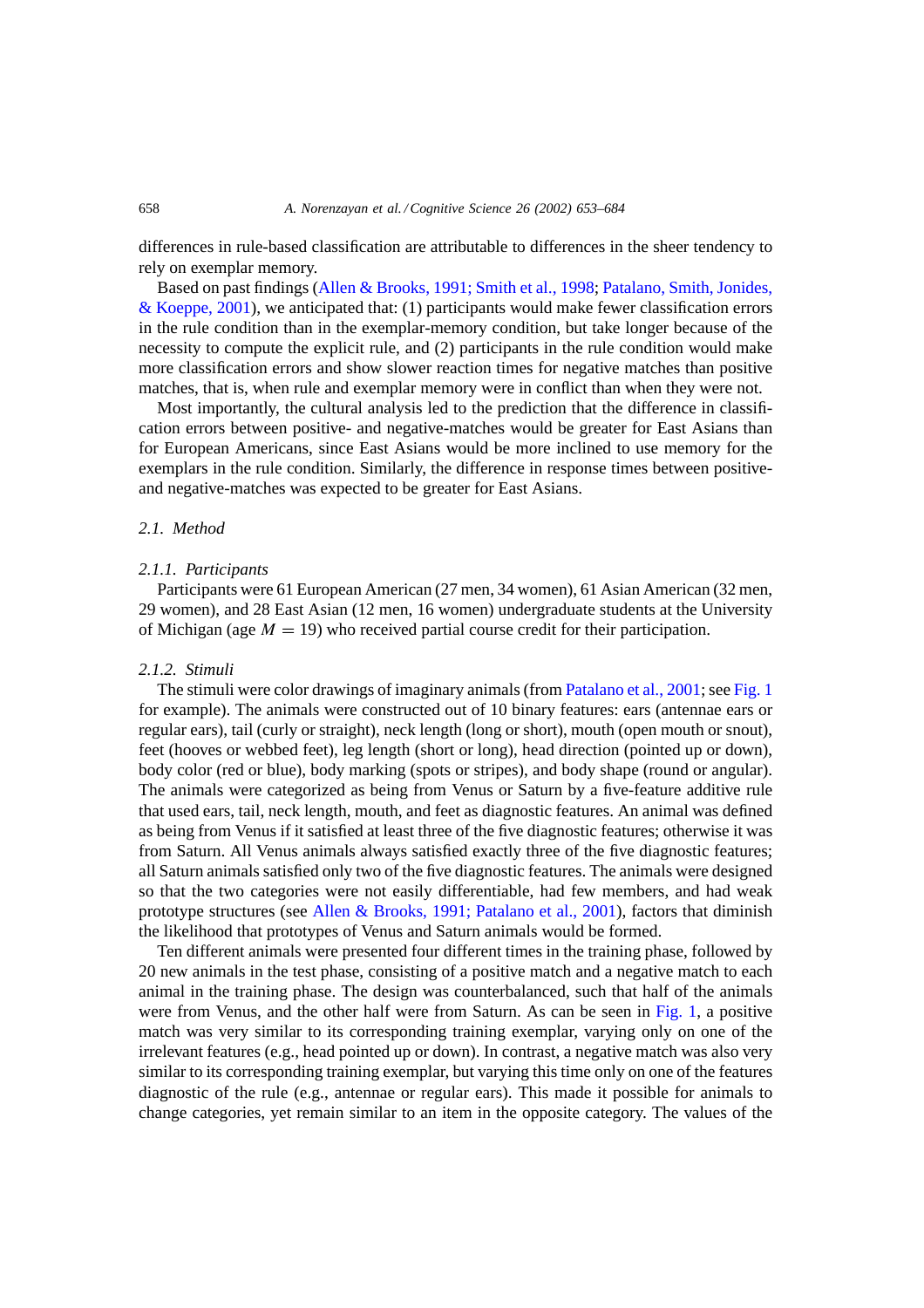irrelevant features appeared equally often in each category, and thus were not diagnostic of category membership.

### *2.1.3. Procedure*

Participants were tested individually on a computer. All the instructions and materials were in English, as all participants, including the East Asian students, were enrolled at an American university and were fluent in English.

Participants from the three cultural groups were randomly assigned to either the rule condition or the exemplar-memory condition, which served as an experimental control. Participants in the rule condition were given the rule at the beginning of training, and they memorized it before beginning the study (post-study interviews indicated that all participants in the rule group had successfully memorized the rule). Those in the exemplar-memory condition were never given a rule. They were instructed to guess whether the animal was from Venus or Saturn the first time they saw an animal, and subsequently categorize new ones by using their knowledge of previously studied animals. Prior to being presented with the actual animals, participants practiced with one sample animal as a way to familiarize themselves with the task.

In the training phase participants were given a total of 40 trials, consisting of 10 different animals categorized four times each, one animal at a time, each participant receiving them in one of four different random orders. Participants were instructed to categorize the animals as quickly as they could, without sacrificing accuracy. They made each categorization decision by pressing a designated button on the keyboard. Then participants received automated feedback indicating if the decision was correct or incorrect. They then pressed another designated button to go to the next stimulus screen. The training phase was identical in the rule and exemplar-memory conditions, except that rule participants used the rule.

The test phase was also identical for both experimental groups, with the same exception that rule participants continued to use the rule. Each training animal corresponded to one positive match and one negative match animal in the test phase. Unlike in the training phase, no feedback was given in the test phase. Otherwise, the procedures in both phases were identical.

The dependent measures were: the percentage of classification errors, and the reaction times for accurate responses in the training and test phases.

# *2.2. Results*

## *2.2.1. Training phase*

The data in the training phase established that all participants in both the rule and exemplarmemory conditions learned to categorize the animals, the learning curves being similar for the three cultural groups. In the rule condition, a culture by trials analysis of variance (ANOVA) revealed a linear decrease of classification errors across the four trials,  $F(3, 201) = 6.43$ ,  $p <$ .001, with no main effect of culture,  $F(2, 67) = 1.79$ , ns, or learning by culture interaction,  $F(6, 201) = 1.35$ , ns. Misclassifications, averaged across the three cultural groups, decreased from 20.7% (first trial) to 11.3% (last trial). Similarly, reaction times decreased linearly across the four trials,  $F(3, 201) = 42.30$ ,  $p < .001$  ( $M = 5,586$  ms for first trial vs.  $M = 3,294$  ms for last trial). There was no main effect of culture,  $F < 1$ , or learning by culture interaction,  $F < 1$ .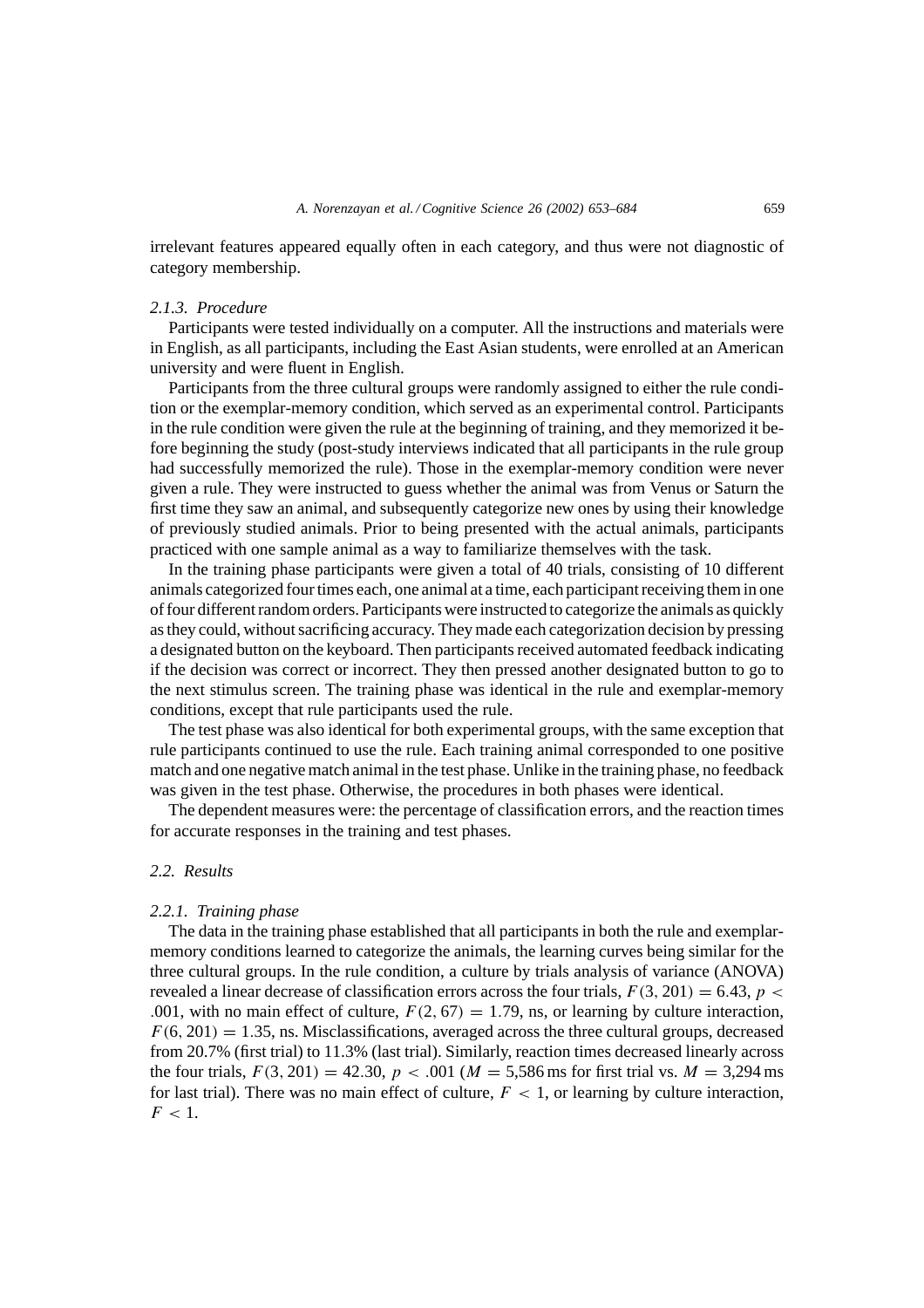Results were similar in the exemplar-memory condition. Classification errors decreased linearly across the four trials,  $F(3, 231) = 10.49$ ,  $p < .001$ , down from 51.9% (first trial), to 39.9% (last trial), which was significantly better than chance (50%),  $t(79) = 4.62$ ,  $p < .001$ . There was no main effect of culture,  $F < 1$ , or culture by learning interaction,  $F < 1$ . Reaction times also revealed a main effect of learning across the four trials,  $F(3, 231) = 7.88$ ,  $p < .001$ , down from  $M = 1,883$  ms (first trial), to  $M = 1,431$  ms (last trial), with no main effect of culture,  $F < 1$ , or learning by culture interaction,  $F < 1$ .

### *2.2.2. Test phase: rule group versus exemplar-memory group*

Thus, the three cultural groups in each condition learned to categorize successfully and entered the test phase on similar footing. Based on prior research, we expected that participants in the rule condition would make fewer classification errors and have slower reaction times than participants who instead had to rely on exemplar memory. An instruction (rule vs. exemplar memory) by culture (European American, Asian American, East Asian) by match (positive vs. negative, repeated measure) ANOVA indicated that this was indeed the case, with a main effect of the instructions on classification errors,  $F(1, 144) = 507$ ,  $p < .001$ , and on reaction times,  $F(1, 144) = 124.30, p < .001$ .

# *2.2.3. Test phase: exemplar-memory group*

Categorization decisions were analyzed separately for participants who were given the rule and for those who had to rely on exemplar memory, the latter serving as an experimental control for the cultural predictions in the rule condition. The results for the exemplar-memory condition for classification errors and reaction times are shown in  $Fig. 2$ . For the negative match items the classification error rate was reverse-scored, since in the absence of the rule the only correct response would be to categorize based on similarity to past exemplars. As can be seen, participants' categorization was significantly better than chance (i.e., 50%) for positive matches,  $t(79) = 6.58, p < .001$ , and for negative matches  $t(79) = 8.16, p < .001$ . No cultural differences emerged for either classification errors or reaction times,  $F(2, 77) = 1.18$ , ns, and  $F < 1$ , respectively. All cultural groups learned the categories using exemplar memory equally well.

#### *2.2.4. Test-phase: rule group*

Consistent with prior research, a repeated-measures ANOVA for the rule group indicated that participants overall made more classification errors when the rule was in conflict with exemplar memory (negative matches), than when there was no such conflict (positive matches),  $F(1, 67) = 20.04$ ,  $p < .001$ . A similar main effect emerged for reaction times, with slower reaction times for negative than positive matches,  $F(1, 67) = 16.57$ ,  $p < .001$  (see [Fig. 3\).](#page-9-0)

Most interestingly, the predicted cultural differences in the degree of classification errors for negative as opposed to positive matches was obtained: there was a significant culture by item type interaction,  $F(2, 67) = 3.81$ ,  $p < .05$ . Analyses of partial interactions indicated that, as expected, the negative–positive difference was larger for East Asians than European Americans,  $F(1, 67) = 4.97$ ,  $p < .05$ , and it was also larger for East Asians than Asian Americans,  $F(1, 43) = 7.49$ ,  $p < .01$  (see top panel of [Fig. 3\).](#page-9-0) As to reaction times, there was a main effect of culture,  $F(2, 67) = 3.43$ ,  $p < .05$ , but no culture by item type interaction,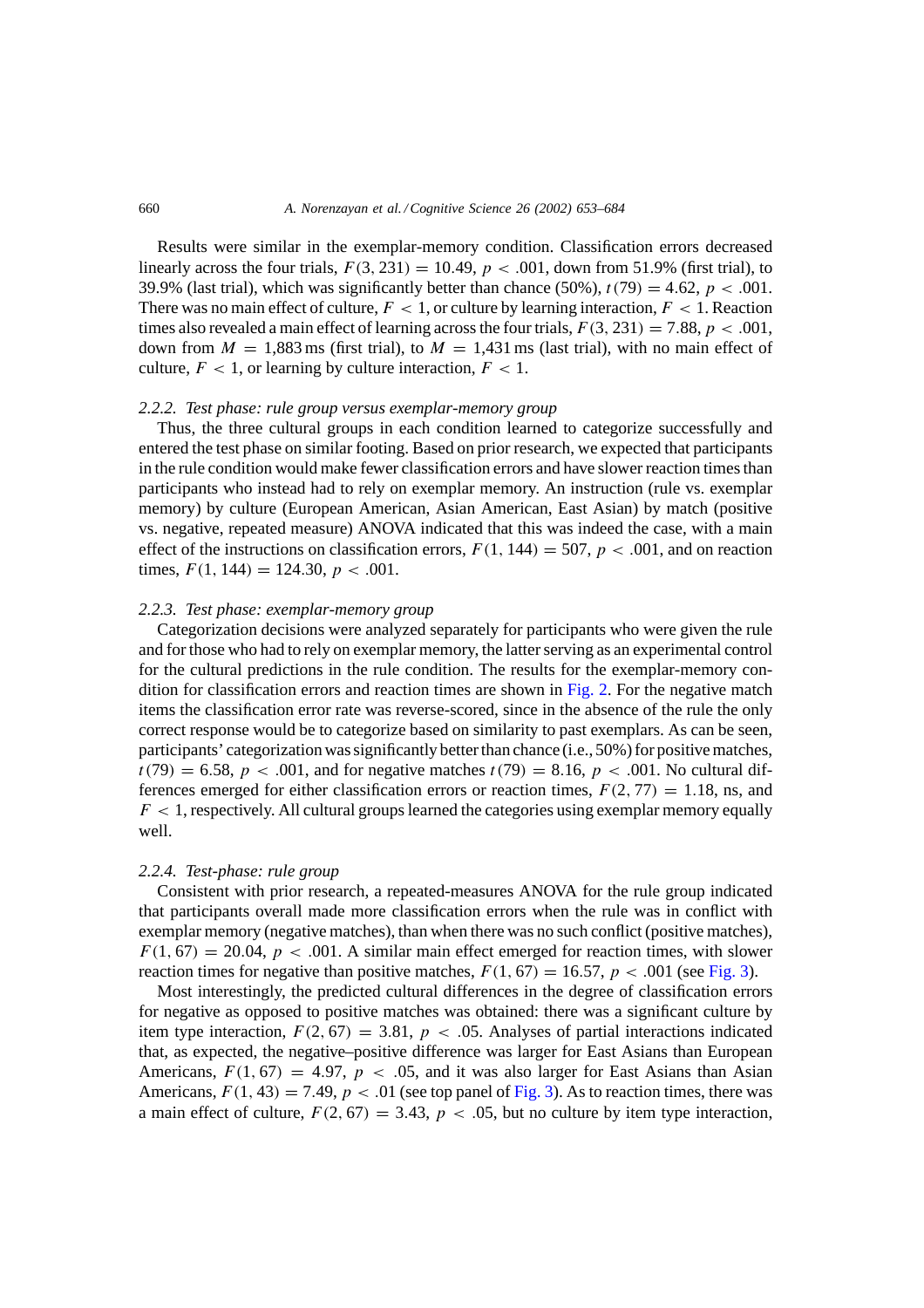<span id="page-8-0"></span>

#### **Exemplar Memory Condition**

Fig. 2. Category learning (Study 1): classification error rates and reaction times for the exemplar-memory group.

 $F < 1$ . Analyses of simple effects revealed that East Asians had slower reaction times than European Americans,  $F(1, 67) = 6.15$ ,  $p < .02$ , and Asian Americans,  $F(1, 67) = 3.86$ ,  $p = .05$  (see bottom panel of [Fig. 3\).](#page-9-0)

Finally, two analyses were conducted to determine whether differences in English language fluency could account for the cultural differences in category learning. Because most East Asians were not native English speakers, and the study was conducted in English, it is conceivable that their lesser fluency could have contributed to a weaker tendency to apply the rule, especially when the rule was in conflict with exemplar memory. This idea was tested in two ways: (1) the rule group's reported verbal SAT scores were correlated with their performance on the negative match items, and (2) East Asian and Asian American participants in the rule condition were pooled into a single sample (European Americans were excluded, because they were all native English speakers), and separated by their reported native language (whether or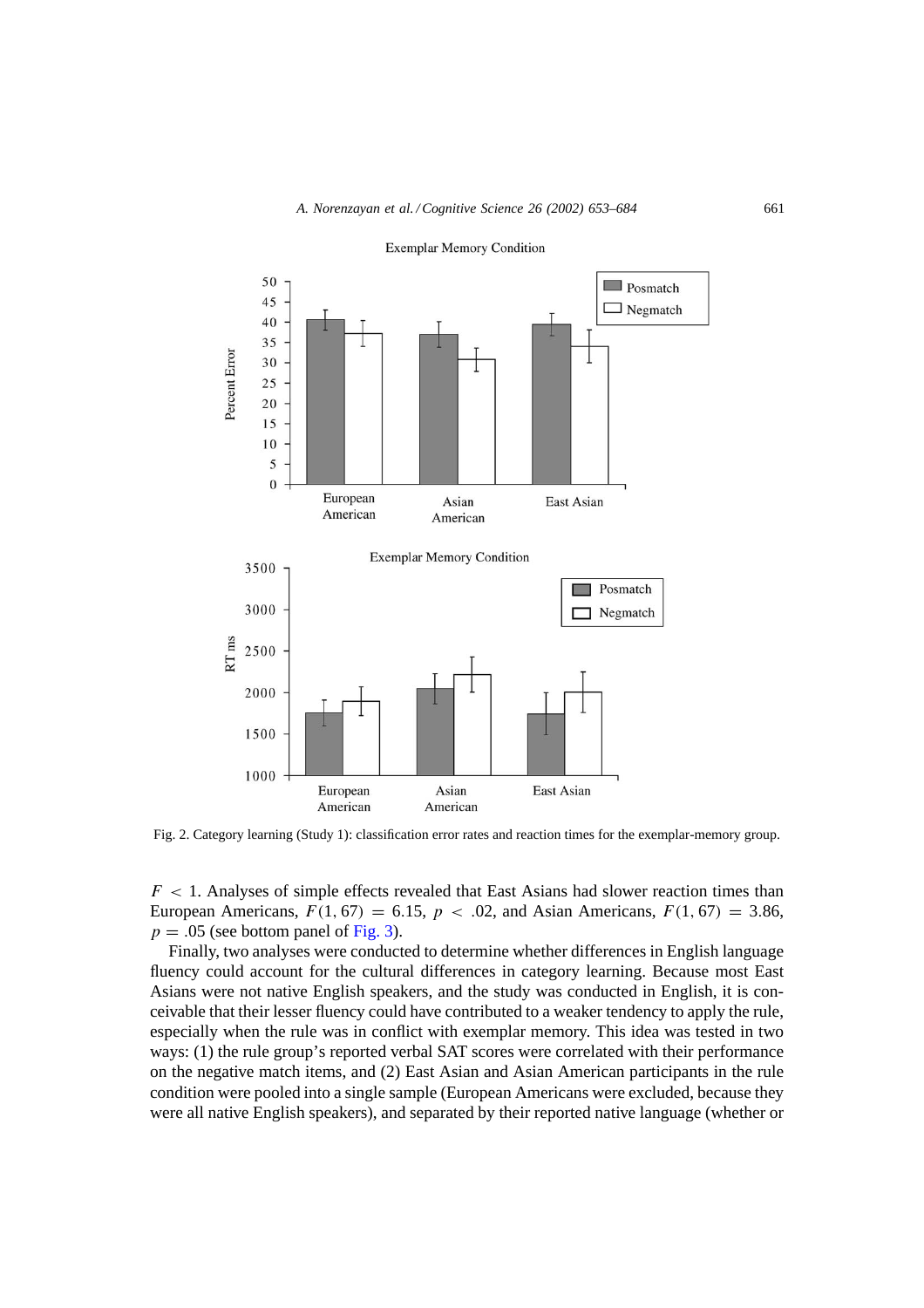<span id="page-9-0"></span>

Fig. 3. Category learning (Study 1): classification error rates and reaction times for the rule group.

not they grew up speaking English or an East Asian language). If language fluency was a factor in their performance, those who reported an East Asian language to be their native language should have had higher error rates and slower reaction times for negative matches.

There was no evidence that the category learning results were influenced by English language fluency. The correlations between verbal SATs and performance on negative match items for the rule group were no different from 0, either for classification errors,  $r(58) = -.07$ , or for reaction times,  $r(58) = .04$  (11 participants failed to report their SAT scores). Nor did reported native language matter. Participants who grew up speaking an East Asian language made no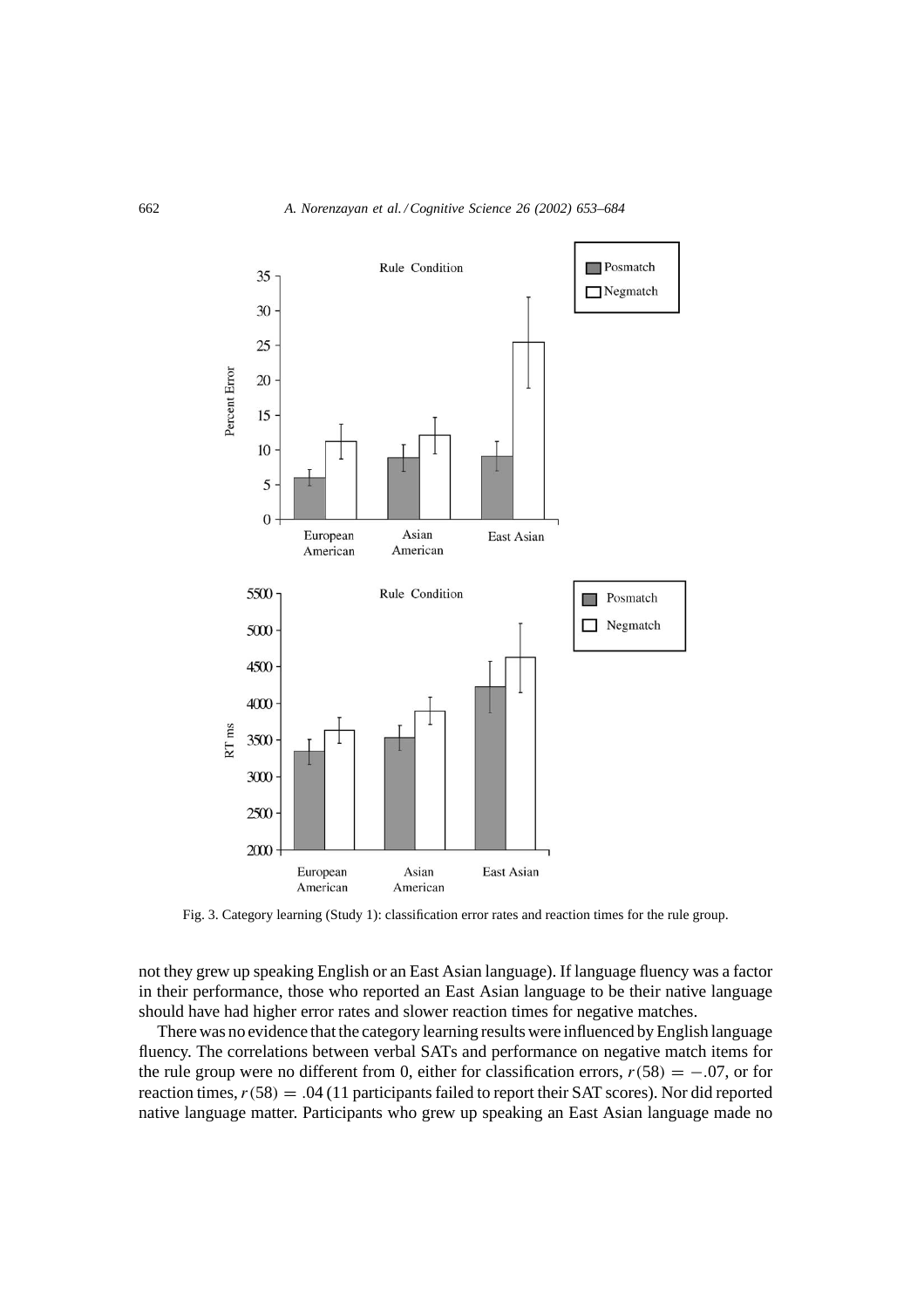more classification errors than native English speakers ( $M = 16.25$  vs.  $M = 17.14$ ),  $t < 1$ , nor did they have slower reaction times ( $M = 3,806$  vs.  $M = 4,207$ ),  $t(35) = 1.08$ , ns.

# *2.3. Discussion*

Our central prediction was that a cultural difference would emerge in the extent to which memory for exemplars would interfere with rule application when the two processes were in conflict. The results supported this prediction. East Asians and European Americans categorized equally well in the exemplar-memory condition. In the rule condition, however, European Americans and Asian Americans made fewer classification errors than East Asians for negative matches—for which a conflict existed between rule- and exemplar-based categorization. No differences emerged for the positive matches—for which no such conflict existed.

Similarly, no cultural differences in response times emerged in the exemplar-memory condition. The overall lack of cultural differences in the exemplar-memory condition suggests that the cultural differences in the rule condition are difficult to explain in terms of cultural differences in the sheer tendency to rely on exemplar memory in the absence of a rule.

East Asians' response times in the rule condition were overall slower than those of European Americans. One possible explanation for this finding is that there might be an important difference between classification errors and reaction times. Since positive matches were randomly intermixed with negative matches, participants who were particularly sensitive to exemplar-memory might have expected a conflict at any trial. Thus, rule application might have been harder for East Asians, in a context where the rule could conflict with exemplar-based categorization for any given trial. Finally, Asian Americans responded identically to European Americans in all respects.

# **3. Study 2: Rule- versus family resemblance-based classification and similarity judgments**

Study 1 demonstrated that category learning based on the application of a formal rule was easier for Americans than for East Asians when the rule conflicted with exemplar-memory. However, exemplar-based reasoning is only one strategy among many intuitive strategies, another being family resemblance. This strategy draws on knowledge of graded membership of exemplars within a category, such that some are believed to be more similar to the category than others [\(Rosch, 1978; Rosch & Mervis, 1975; Wittgenstein, 1953\).](#page-31-0)

If Western thinking is more rule-governed and less intuitive than East Asian thinking, Westerners may be more tempted to spontaneously locate objects in novel categories based on a simple rule, and less willing to rely on family resemblance, whereas the reverse might be true for East Asians. Study 2 tested this hypothesis.

Participants placed objects in one of two categories that could be defined on the basis of a unidimensional rule or overall similarity ([Kemler-Nelson, 1984\).](#page-30-0) They saw a series of presentations, each consisting of a "target" object beneath two groups or categories of four similar objects, as illustrated in [Fig. 4.](#page-11-0) In one condition, participants were asked to decide which category the target object belonged to (*the classification condition*). Such free classification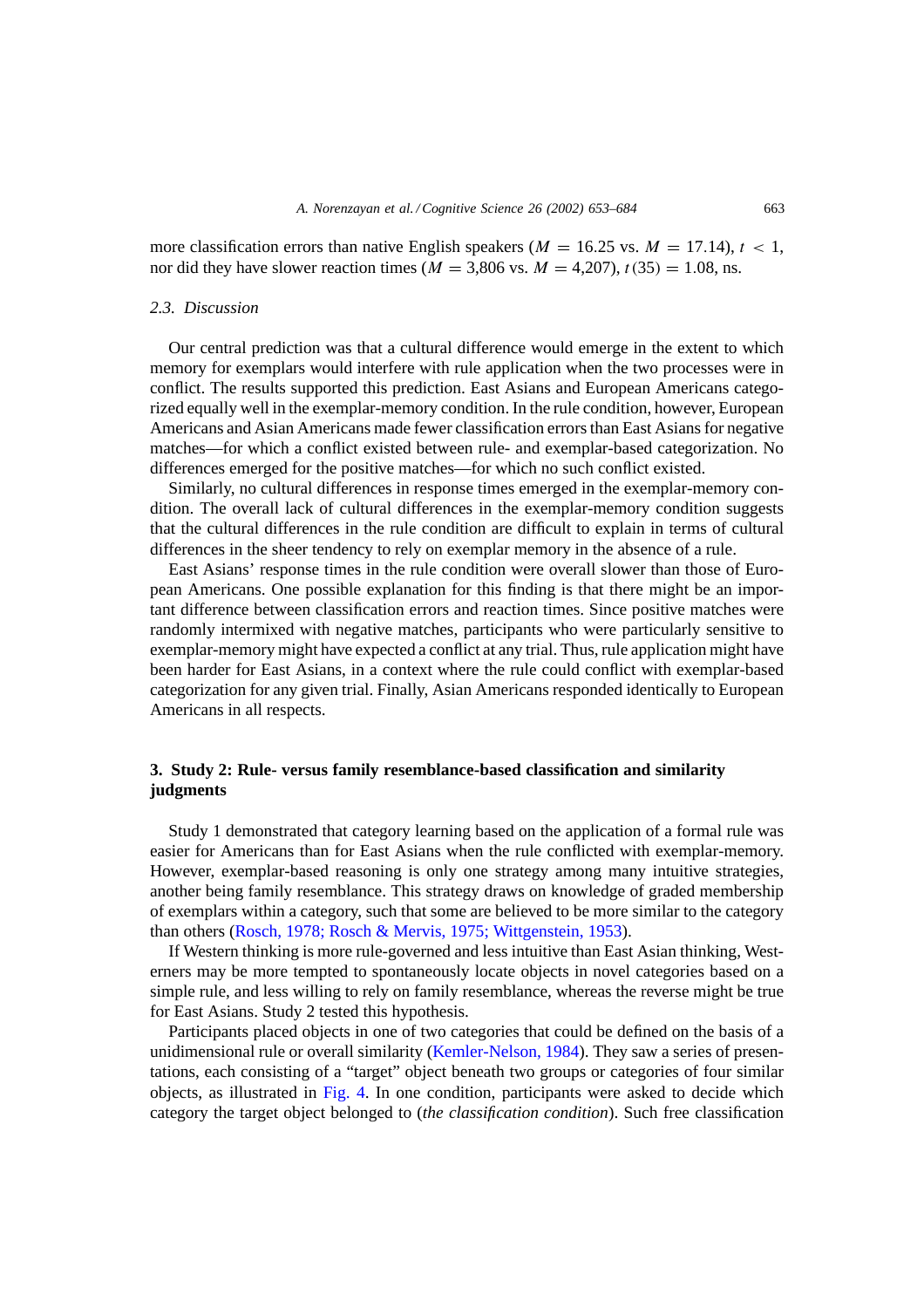<span id="page-11-0"></span>

Fig. 4. Examples of stimuli (Study 2). Each of the two target objects was presented separately with the two groups to achieve a counterbalanced design. For the flowers, the defining feature is the stem length; for the geometric figures, it is the topmost string.

has been shown to be unidimensional, as long as the stimuli allow scanning of an array of dimensionalized objects, as was the case in this study ([Ahn & Medin, 1992](#page-29-0); [Medin,](#page-30-0) [Wattenmaker, & Hampson, 1987\)](#page-30-0). However, unlike [Medin et al. \(1987\)](#page-30-0) where participants received items and sorted them into groups, in this study participants were given two groups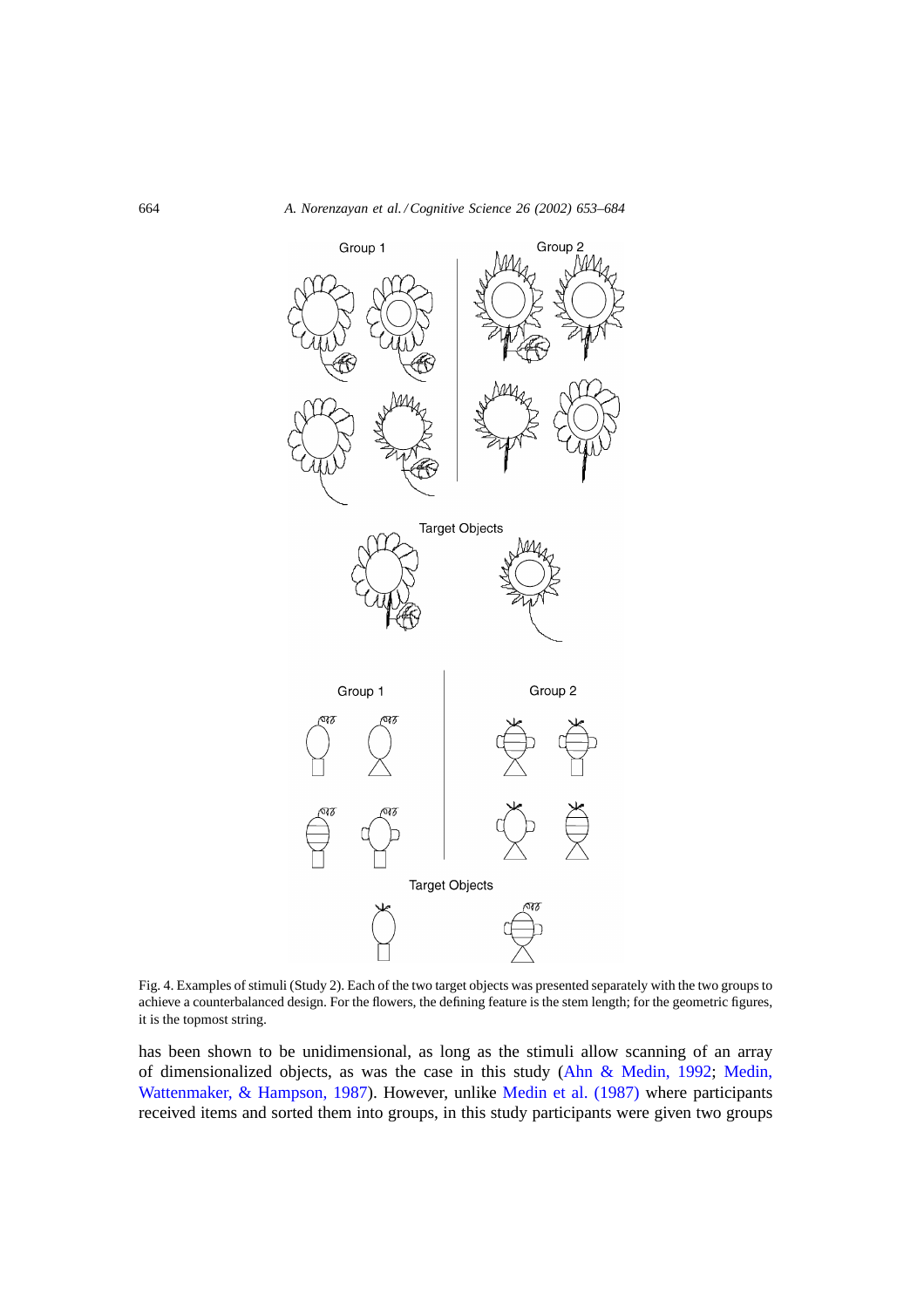and then assigned an item to one of them. To encourage more strongly the use of an alternate family resemblance strategy, other participants were instructed to judge which category the target object was most similar to (*the similarity judgment condition*). The stimuli were constructed such that the responses driven by the rule versus family resemblance criterion led to different decisions. Participants could rely on a unidimensional rule, deciding whether or not the target object shared a single feature with all category members. Alternatively, they could rely on family resemblance, judging the target object to be holistically similar to all members of a category because it shared a large number of features with them, even though no one feature characterized all members of the category. The anticipation was that East Asians would make less use of rules and more use of family resemblance than would European Americans in both conditions. As to response times, it was expected that the similarity instructions would produce faster response times than the classification instructions. However, because making judgments based on a unidimensional rule or on family resemblance are equally fast, there was no reason to expect cultural differences in reaction times in this study.

# *3.1. Method*

#### *3.1.1. Participants*

Participants were undergraduate students at the University of Michigan (age  $M = 19$ ). The sample consisted of 52 European Americans (27 men, 25 women), 52 Asian Americans (28 men, 24 women), and 53 East Asians of Chinese and Korean ethnic background (27 men, 26 women).

#### *3.1.2. Stimuli*

[Fig. 4](#page-11-0) shows examples of the stimulus sets used. Each one had an abstract structure, described in Table 1, constructed from a set of four binary features. Each stimulus set corresponded to one item (e.g., flower, house), and was composed of a target object and two categories (Group 1 and Group 2), instantiated as four objects belonging to each category. The two categories and the target object for each stimulus set were designed so that two alternative solutions were possible. One of the four binary features always defined each category (e.g., all four instantiations of the flower in one group had a short stem and all four in the other had a long stem). The other three,

| Category structures in Study $\angle$ |         |                |  |  |
|---------------------------------------|---------|----------------|--|--|
| Group 1                               | Group 2 | Target objects |  |  |
| 0000                                  | 1111    | 0111           |  |  |
| 0100                                  | 1011    | 1000           |  |  |
| 0010                                  | 1101    |                |  |  |
| 0001                                  | 1110    |                |  |  |

Table 1  $\sum_{i=1}^{n} C_{i} \cdot \sum_{i=1}^{n} C_{i}$ 

Note. The two categories (groups) in each stimulus set were instantiated in four exemplars per group, varying on four binary features. The value of each binary feature is represented as 0 or 1. Each row represents one exemplar, and each column represents the distribution of values for one feature. The first and last column corresponds to the defining rule.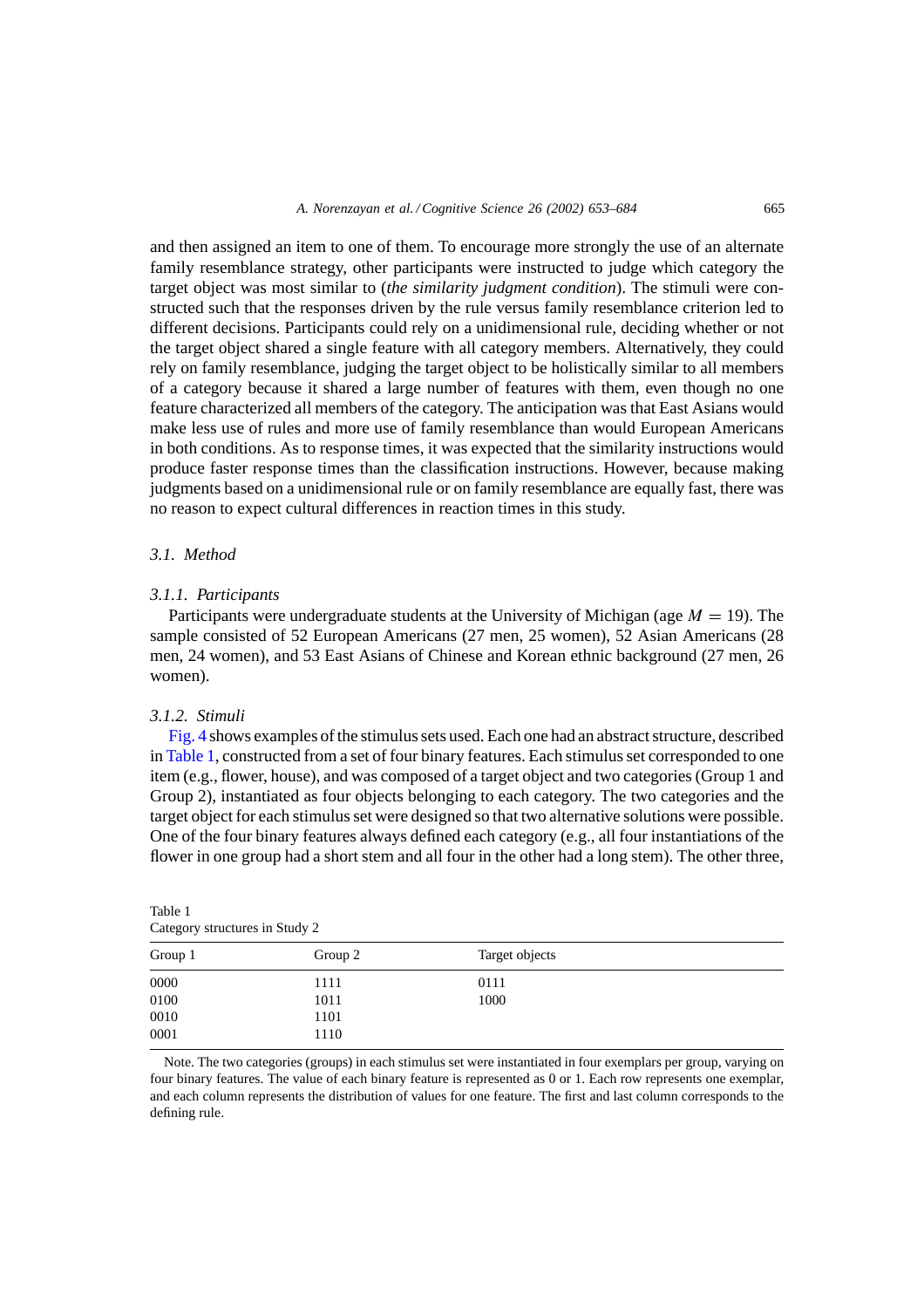non-deterministic features took on a different value for each category, such that each of the four objects in each category contained three out of the four values, which together produced a strong family resemblance structure that separated the two categories based on overall similarity. A rule-based solution would select the deterministic feature that the target object shared with one of the categories; a family-resemblance solution would select overall similarity of the target object to the category members. Ten category pairs were used, each pair shown with only one of the two alternative targets, counterbalancing the design, and yielding a total of 20 stimulus sets.

## *3.1.3. Procedure*

Participants were tested individually on a computer. All the instructions and materials were in English, as all participants, including the East Asian students, were enrolled at an American university and were fluent in English. Participants were randomly assigned to the classification or the similarity judgment condition. In the classification condition, participants were asked, for each stimulus set, to decide "which group the target object belongs to." In the similarity judgment condition, other participants were instructed to decide "which group the target object is most similar to." Before seeing the actual stimuli, participants practiced with one sample stimulus set as a way to be familiarized to the task. At this point the experimenter verified that the participant understood the instructions and was ready to begin. The stimulus sets were then presented to participants in a random order. The computer program automatically moved to the next screen as soon as a response was made. Participants were asked "to take their time while responding, but not spend too much time on any single item."

For each stimulus set, participants indicated their classification or similarity judgment decision by pressing a designated button. The dependent measure was the percentage of rule and family resemblance solutions for each participant, averaged across the 20 trials. Reaction times (RT) were also recorded. Participants who were instructed to make categorization decisions were expected to be slower than those who were asked to judge overall similarity [\(Smith et al.,](#page-31-0) [1998\).](#page-31-0)

# *3.2. Results*

The results are shown separately for the classification condition and the similarity judgment condition. As seen in the top panel of [Fig. 5,](#page-14-0) participants overwhelmingly preferred to classify based on the unidimensional rule rather than family resemblance, replicating past research (e.g., [Medin et al., 1987\)](#page-30-0),  $F(1, 100) = 44.40$ ,  $p < .001$  ( $M = 67\%$  vs.  $M = 33\%$ ). Contrary to predictions, there was no culture by response type interaction,  $F(2, 100) = 1.25$ , ns. All three cultures substantially preferred rule-based over family resemblance classification,  $t(33)$  = 4.23,  $p < .001$  for European Americans,  $t(33) = 2.48$ ,  $p < .02$  for Asian Americans, and  $t(34) = 4.94, p < .001$  for East Asians.

Matters were different when participants were asked to judge the similarity of the target object to the categories, as may be seen in the bottom panel of [Fig. 5.](#page-14-0) Under these instructions, a marked cultural difference emerged. There was a significant culture by response type interaction,  $F(2, 51) = 8.01$ ,  $p < .005$ , and no main effect of response type,  $F < 1$ . European Americans gave many more responses based on the unidimensional rule than on family resemblance ( $M = 69\%$  vs.  $M = 31\%$ ),  $t(17) = 3.68$ ,  $p < .005$ . (Indeed, they preferred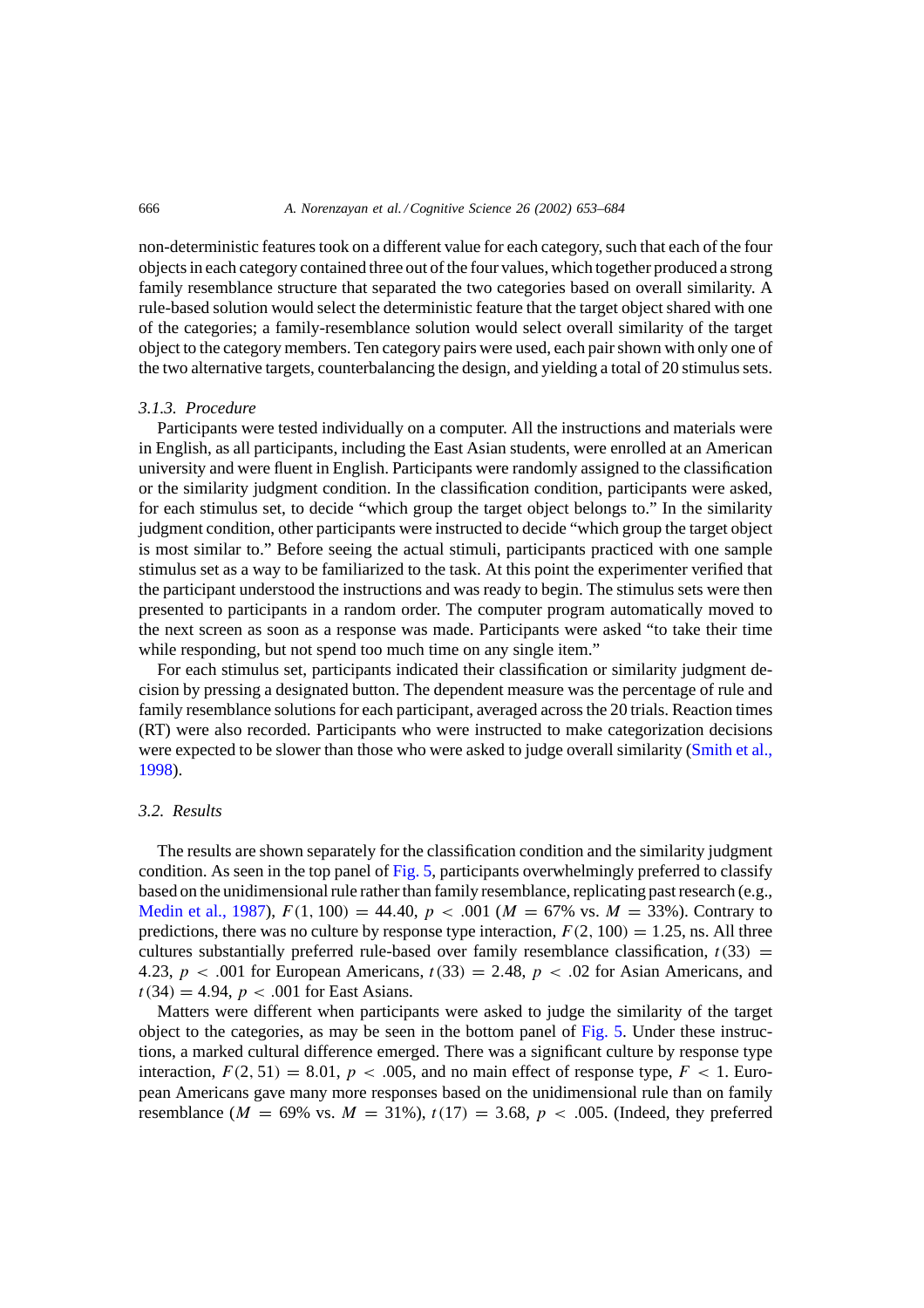<span id="page-14-0"></span>

#### **Classification Condition**

Fig. 5. Classification and similarity judgments by rule versus family resemblance (Study 2).

the unidimensional rule precisely to the same extent as when making classification decisions.) East Asians, in contrast, gave fewer rule-based responses than family resemblance responses  $(M = 41\% \text{ vs. } M = 59\%), t(17) = 2.09, p = .05$ . Asian Americans were intermediate, having no preference for rule versus family resemblance responses ( $M = 46\%$  vs.  $M = 54\%$ ),  $t < 1$ .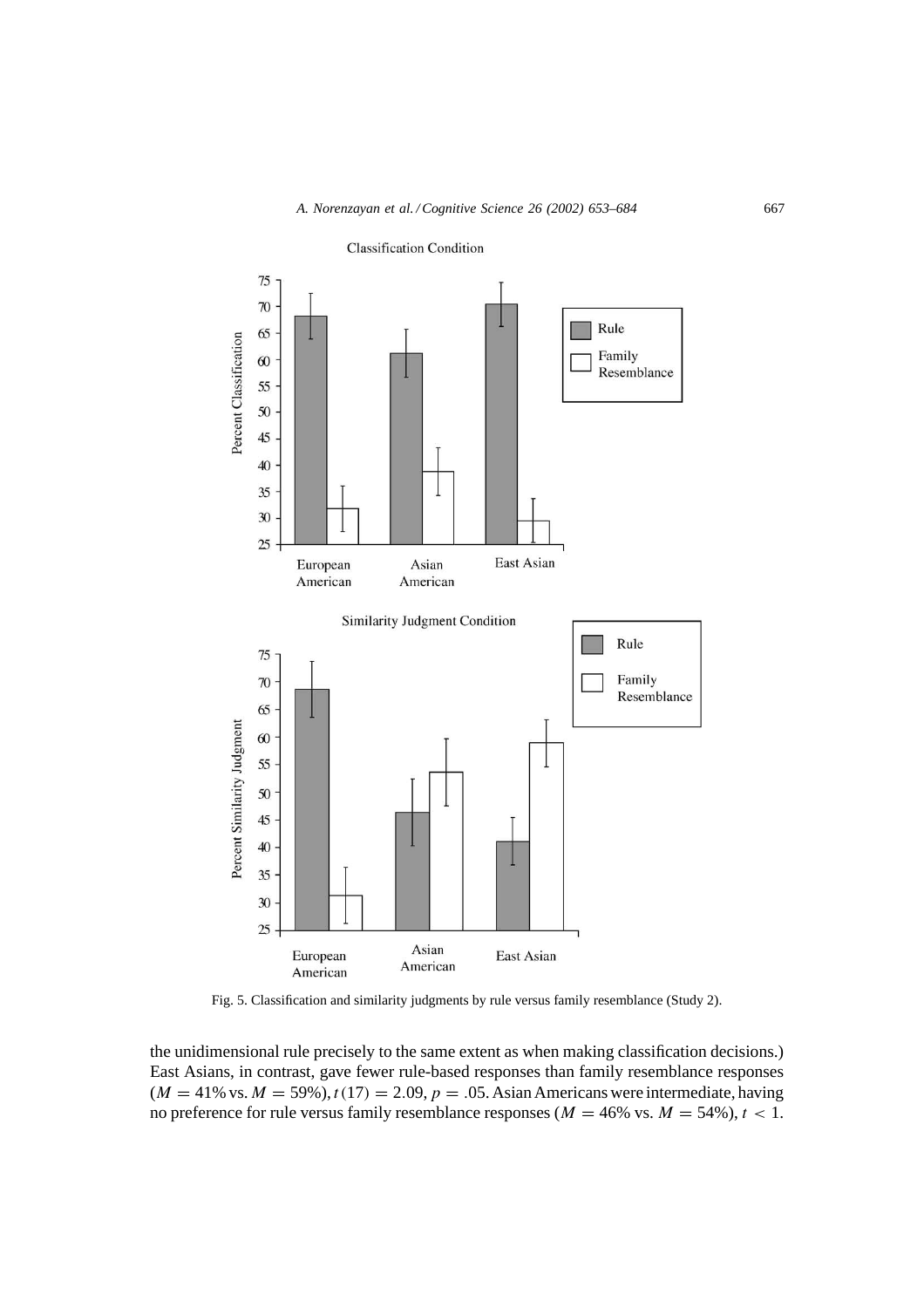Reaction times were submitted to a culture by instruction condition (classification vs. similarity judgment) ANOVA. Only a main effect of judgment condition emerged, indicating that participants overall were slower when classifying than when judging similarity (in ms:  $M = 7,516$  and  $SD = 3,160$  vs.  $M = 6,260$  and  $SD = 4,379$ ,  $F(1, 151) = 4.25$ ,  $p < .05$ . There were no main effects of culture,  $F < 1$ , or culture by judgment condition interaction,  $F < 1$ .

# **4. Study 3: Conceptual structure based on logic versus typicality**

The first two studies probed categorization and similarity judgments of artificially constructed categories. In contrast, in Study 3 we examined the extent to which people spontaneously rely on formal rules versus intuition to mentally represent naturally occurring categories. This was done by setting logic against the typicality of category exemplars. Typicality-based reasoning relies on the similarity relations among particular exemplars of a category, with typicality judgments usually (but not always) being a function of the number of features shared by other category members ([Rosch & Mervis, 1975; Smith & Medin, 1981\).](#page-31-0) For example, penguins are atypical birds because of their perceptual peculiarities—large body, small wings, inability to fly—that set them apart from other members of the category "bird."<sup>1</sup> This type of reasoning is intuitive in that it relies on the perceptual features of actual category members, or on second-hand knowledge of the perceptual features of exemplars of a category.

In Study 3, we assessed reasoning preferences based on logic versus typicality. We investigated how people project fictitious or unknown features from a *superordinate* category (e.g., bird) to *subordinate* categories of varying typicality (e.g., eagle, penguin) [\(Sloman,](#page-31-0) [1993\).](#page-31-0) Participants rated how convincing they found deductive categorical arguments such as:

|                | All birds have ulnar arteries             |
|----------------|-------------------------------------------|
|                | Therefore, all eagles have ulnar arteries |
| $\overline{c}$ | All birds have ulnar arteries             |

Therefore, all penguins have ulnar arteries

There are two known strategies one can recruit to reason about these arguments. Reasoners following logic would "discover" the hidden premise in each argument, that "All eagles are birds," and "All penguins are birds." Once these hidden premises are exploited, the argument becomes a standard valid deductive argument. Armed with this knowledge, participants should be equally convinced by the typical and atypical arguments.

But the typicality of the conclusion category can make the arguments more convincing to the extent that reasoning is guided by intuitive strategies rather than logic. When participants evaluate both typical and atypical arguments, a *typicality effect* is found, that is, participants are less convinced of atypical arguments than typical ones [\(Sloman, 1993\).](#page-31-0)

Study 3 examined this typicality effect cross-culturally. The phenomenon was evaluated both within-groups (when typicality is salient), and between-groups (when typicality is not salient). If East Asians rely on intuition more than European Americans, the typicality effect should be stronger for East Asians, particularly when typicality is not salient.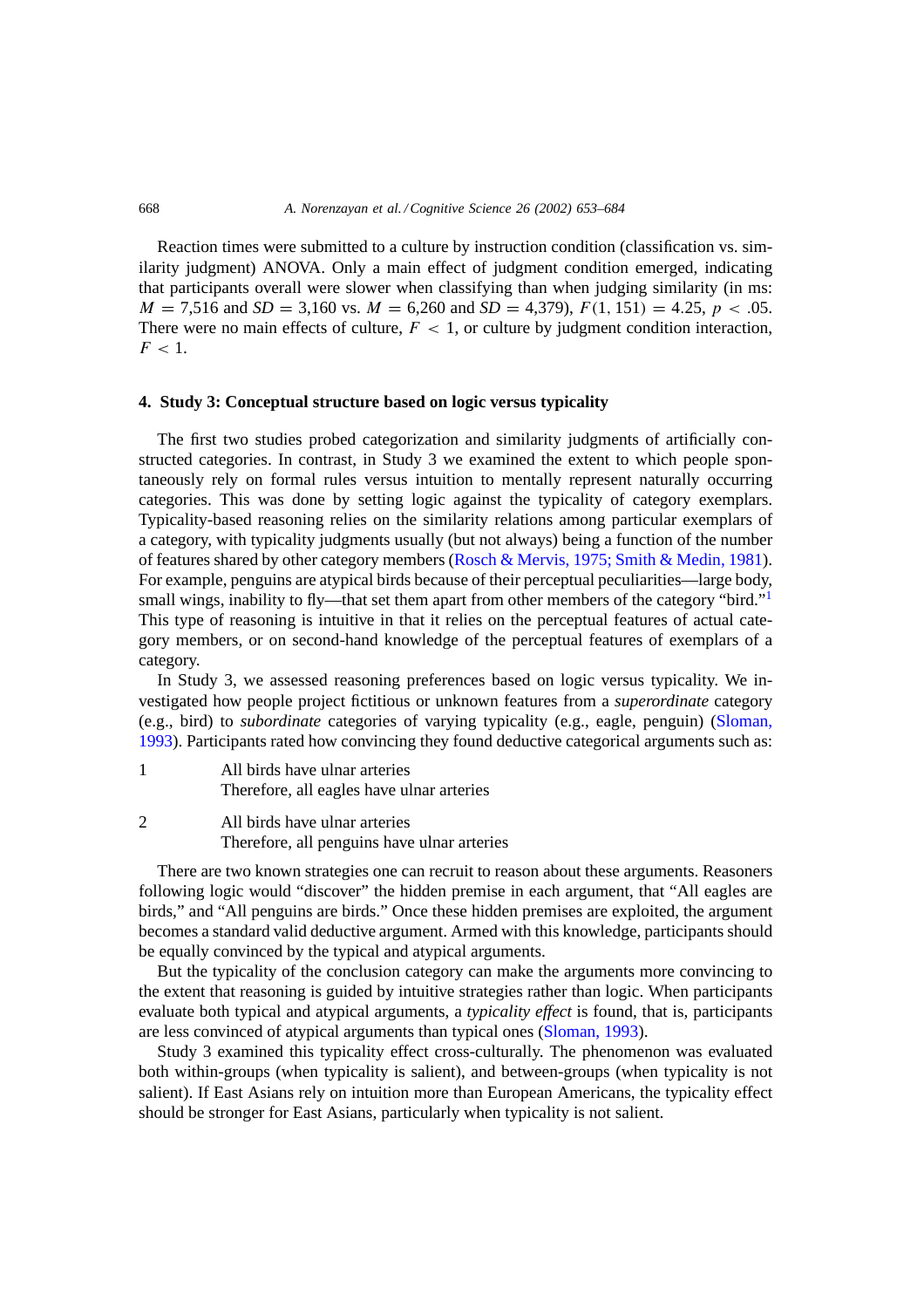# *4.1. Method*

# *4.1.1. Participants*

Ninety-two European American students (40 men, 52 women, age  $M = 19$ ) and 74 Asian American students at the University of Michigan (35 men, 39 women, age  $M = 19$ ), as well as 93 Korean students at Yonsei University in Seoul, South Korea (49 men, 44 women, age  $M = 23$ ) participated for partial course credit. In addition, a separate group of 42 European American students at Michigan (16 men, 26 women, age  $M = 19$ ) and 42 Korean students at Yonsei (26 men, 16 women, age  $M = 22$ ) rated the typicality of the conclusions as a manipulation check.

## *4.1.2. Materials*

Two bilingual Korean researchers generated the categories to ensure the cross-cultural equivalence of the materials. Care was taken to ensure that the categories were equally familiar, and equally typical or atypical in these cultures. Ten pairs of arguments were constructed using this procedure. For each argument pair, the superordinate category (premise) was held constant, and the typicality of the subordinate category (conclusion) was varied, with an unknown or a fictitious feature being projected from the former to the latter category. Half of the arguments had typical conclusions and the other half had atypical ones (see Table 2 for examples).

| Selected arguments in Study 3 |                                                                                                                                                      |  |  |
|-------------------------------|------------------------------------------------------------------------------------------------------------------------------------------------------|--|--|
| 1                             | Arguments with typical conclusions<br>All birds have an ulnar artery<br>Therefore, all eagles have an ulnar artery                                   |  |  |
| 2                             | All professionals do community service in Tahiti<br>Therefore, all doctors do community service in Tahiti                                            |  |  |
| 3                             | All clothing is made of Supsa leaves in the Island of Pago–Pago<br>Therefore, all shirts are made of Supsa leaves in the Island of Pago-Pago         |  |  |
| $\overline{4}$                | All diseases can be understood in terms of the Shawinigan principle<br>Therefore, all cancer can be understood in terms of the Shawinigan principle  |  |  |
| 1                             | Arguments with atypical conclusions<br>All birds have an ulnar artery<br>Therefore, all penguins have an ulnar artery                                |  |  |
| 2                             | All professionals do community service in Tahiti<br>Therefore, all bankers do community service in Tahiti                                            |  |  |
| 3                             | All clothing is made of Supsa leaves in the Island of Pago-Pago<br>Therefore, all raincoats are made of Supsa leaves in the Island of Pago-Pago      |  |  |
| 4                             | All diseases can be understood in terms of the Shawinigan principle<br>Therefore, all cholera can be understood in terms of the Shawinigan principle |  |  |
|                               |                                                                                                                                                      |  |  |

Table 2 Selected arguments in Study 3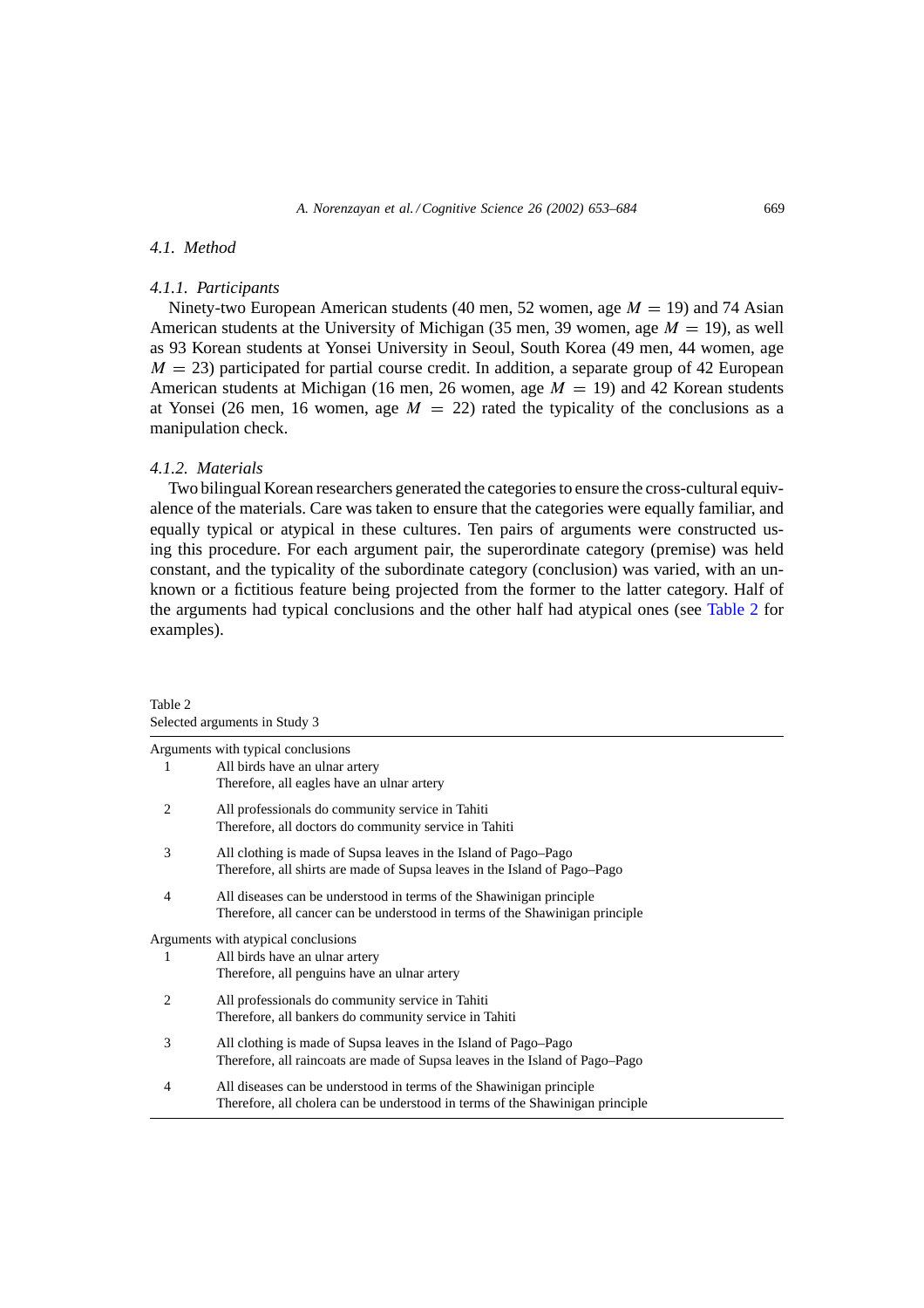#### *4.1.3. Procedure*

The study was conducted in a classroom setting. Participants received a questionnaire packet containing all the instructions and materials. They were instructed to evaluate the convincingness of each argument on an 11-point scale:

Very Unconvincing/Very Weak

Very Convincing/Very Strong

Because Study 3 was concerned with the spontaneous reliance on logic versus conclusion typicality, the instructions did not provide any clues to respond logically to the arguments; instead, participants were asked to "read each argument, assume that the facts given to you are true, and using the scale, evaluate how convincing you believe each argument is."

After responding to all 20 arguments, participants completed a brief demographic questionnaire. They were given as much time as they needed, with all participants completing the questionnaire within 10 min. For Korean participants, all materials were translated into Korean using the back-translation method ([Brislin, 1970\).](#page-29-0)

# *4.1.4. Salience of typicality manipulation*

In contrast to previous studies of this phenomenon which have relied on an exclusively within-groups methodology which makes typicality a salient feature of the task, the present study manipulated the salience of typicality by counterbalancing the order of presentation of the typical and atypical arguments. Half of the participants in each cultural group were randomly assigned to evaluate all 10 typical arguments first, followed by all 10 atypical arguments (*typical first condition*). The other half was randomly assigned to evaluate all 10 atypical arguments first, followed by all 10 typical arguments (*atypical first condition*). Thus, the typicality effect was evaluated in two ways: as a between-groups comparison of the *first* 10 typical versus atypical arguments (*low salience of typicality*). The typicality effect was also measured as a between-groups comparison of the *last* 10 typical and atypical arguments (*high salience of typicality*).

#### *4.1.5. Manipulation check*

A separate group of European American and Korean students rated the typicality of the conclusion categories to establish the effectiveness of the typicality manipulation and the functional equivalence of the typicality information across cultures. Participants rated the typicality of the conclusions for each of the 20 arguments (for example, "how typical are eagles of birds?") on a scale anchored between 0 (Not at all typical) and 10 (Very typical). The items were counterbalanced so that half rated typical ones first, and half rated atypical ones first.

# *4.2. Results*

#### *4.2.1. Manipulation check*

The typicality manipulation was successful. All typical conclusions were rated as more typical than their atypical counterparts, for both European Americans and Koreans. Averaging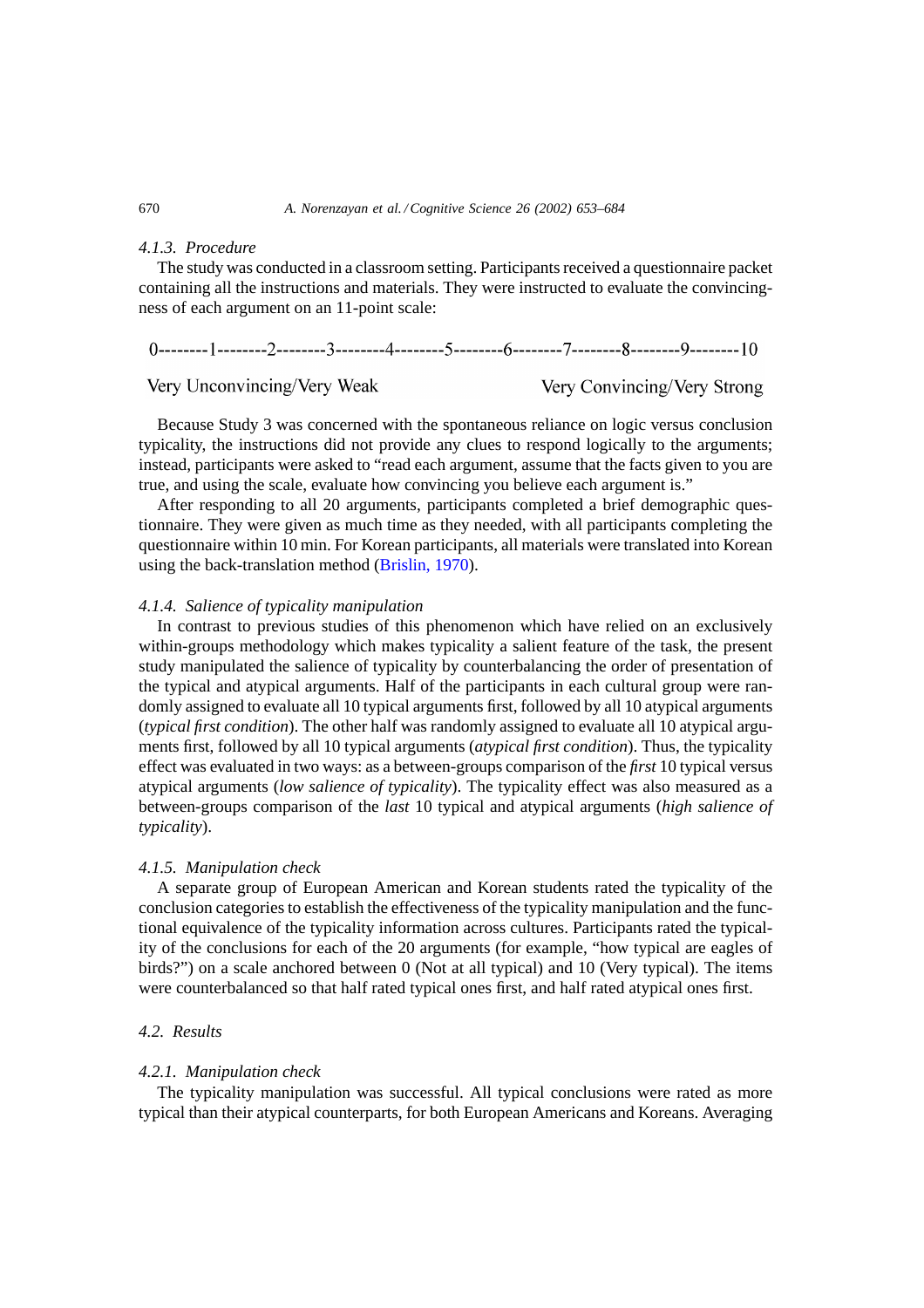across the 10 typical and 10 atypical conclusions, the effect was highly reliable, for European Americans:  $t(42) = 12.71$ ,  $p < .001$ , typical  $M = 8.32$ ,  $SD = 1.69$ , atypical  $M = 5.24$ ,  $SD = 2.15$ , and for Koreans:  $t(42) = 17.18$ ,  $p < .001$ , typical  $M = 8.49$ ,  $SD = 1.18$ , atypical  $M = 5.00$ ,  $SD = 1.45$ . There was no culture by conclusion typicality interaction,  $F(1, 82) = 1.61$ , ns.

#### *4.2.2. Convincingness of arguments*

We examined the results in a between-groups design separately where there was (1) low salience of typicality (the mean of the first 10 arguments), and (2) high salience of typicality (the mean of the last 10 arguments).

*4.2.2.1. Low salience of typicality condition.* The top panel of [Fig. 6](#page-19-0) shows the convincingness ratings when typicality salience was low (the first 10 arguments), allowing participants elbow room to set aside typicality and follow logic. A culture (European American, Asian American, Korean) by argument type (typical, atypical) between-groups ANOVA revealed a main effect of argument type, as an indicator of the typicality effect,  $F(1, 253) = 25.76$ ,  $p < .001$ . As predicted, a culture by argument type interaction emerged, reflecting differing strengths of the typicality effect for Koreans, European Americans, and Asian Americans,  $F(2, 253) = 4.67$ ,  $p < .01$ . Analysis of partial interactions indicated that, as predicted, the typicality effect was stronger for Koreans than European Americans,  $F(1, 253) = 9.09$ ,  $p < .005$ , and it was marginally stronger for Koreans than Asian Americans,  $F(1, 253) = 3.46$ ,  $p = .06$ . European Americans and Asian Americans did not differ,  $F < 1$ .

The cultural differences were most revealing when the typicality effect was evaluated separately for each cultural group. As expected, a large typicality effect emerged for Koreans,  $t(91) = 5.98$ ,  $p < .001$ . It was marginally significant for Asian Americans,  $t(72) = 1.92$ ,  $p = .06$ . Most tellingly, European Americans did not show the typicality effect,  $t(90) = 1.16$ , ns. Instead, their responses were consistent with logic, being equally convinced by both arguments.

*4.2.2.2. High salience of typicality condition.* The bottom panel of [Fig. 6](#page-19-0) presents the results when salience of typicality was high (last 10 arguments). Reflecting the typicality effect, a culture (European American, Asian American, Korean) by argument type (typical, atypical) between-groups ANOVA revealed a main effect of argument type, with typical arguments being more convincing than atypical ones,  $F(1, 253) = 94.59$ ,  $p < .001$ . There was no culture by argument type interaction,  $F < 1$ . Thus, all three groups showed the typicality effect to the same extent when the salience of typicality was high.

Finally, the results were reexamined with typicality as a within-groups manipulation. In this design, the expected cultural difference in the typicality effect emerged again, culture (European American, Asian American, Korean) by argument type (typical, atypical) interaction,  $F(2, 256) = 5.49$ ,  $p < .005$ . An analysis of partial interactions revealed that the typicality effect was larger for Koreans than for European Americans,  $F(1, 256) = 10.82$ ,  $p < .005$ ; it was (marginally) larger for Asian Americans than European Americans,  $F(1, 256) = 3.62$ ,  $p = 0.06$ ; but did not differ in magnitude between Koreans and Asian Americans,  $F(1, 256) =$ 1.44,  $p > .20$ .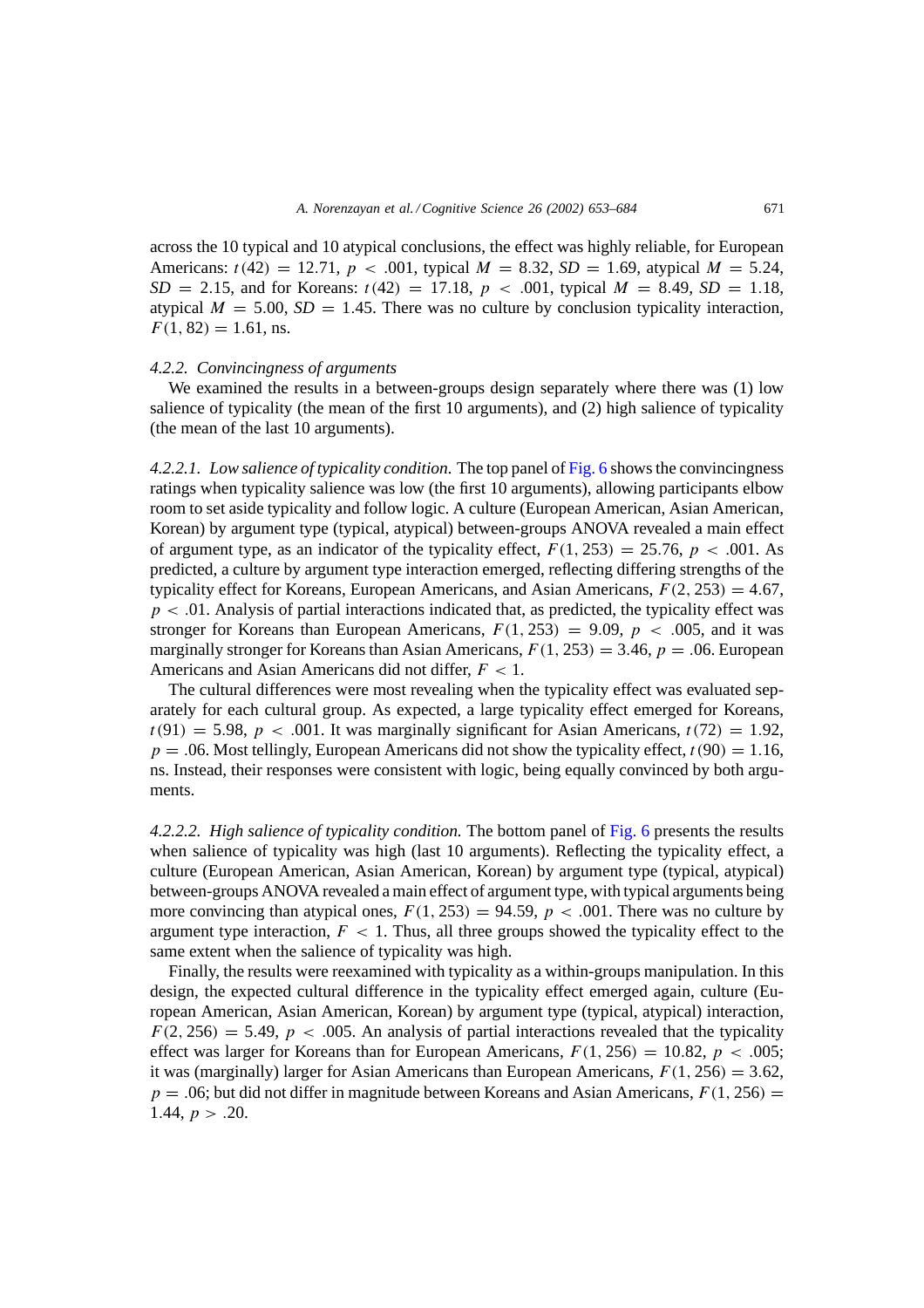<span id="page-19-0"></span>

Fig. 6. Convincingness of deductive arguments with typical versus atypical conclusions (Study 3).

# **5. Study 4: Logic versus belief in deductive reasoning**

Evidence presented in Studies 1–3 indicates that there are cultural differences in the ways contemporary East Asians and Westerners categorize and organize concepts. In Study 4 we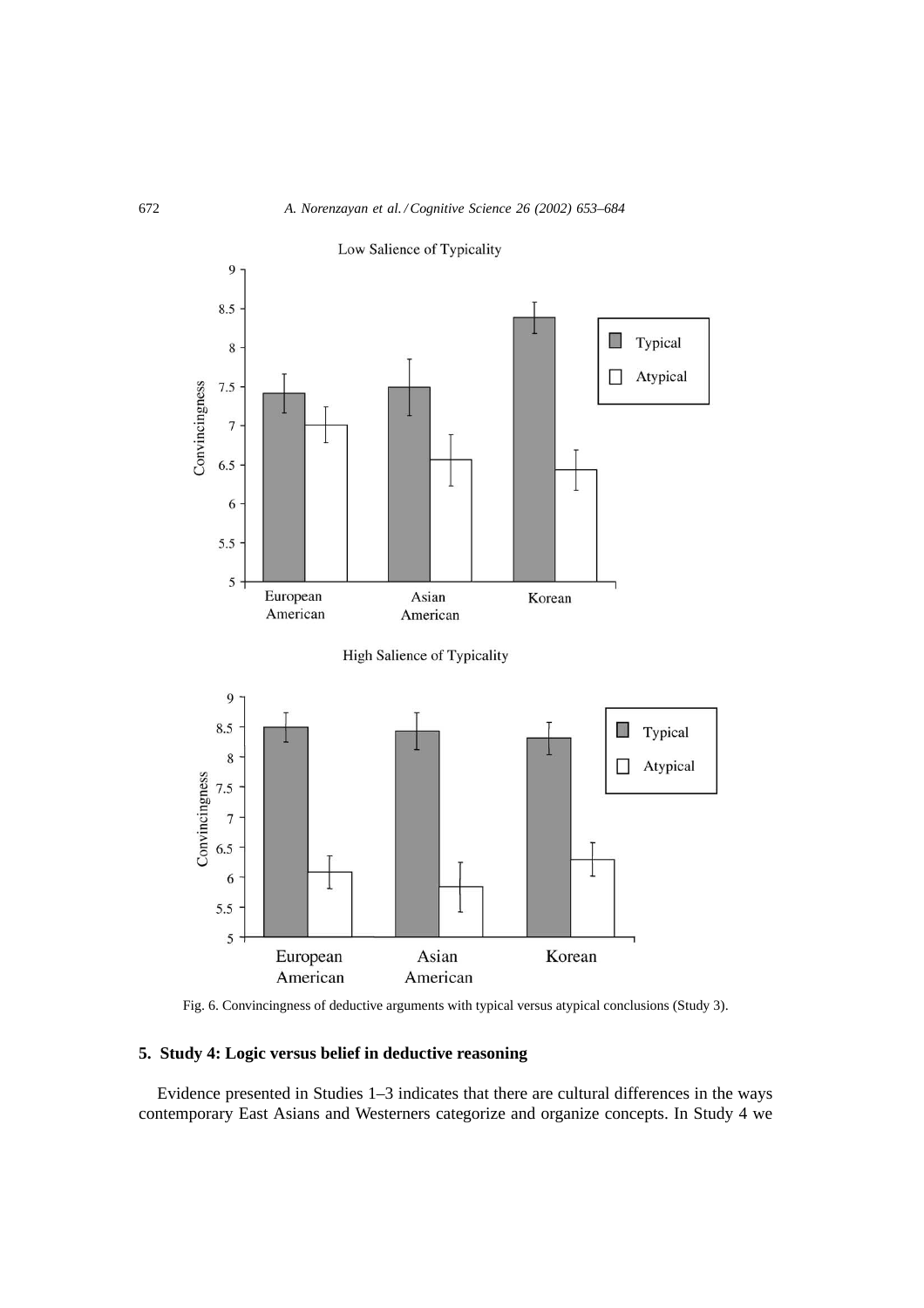examined the consequences of this cultural difference for reasoning based on logical structure versus empirical belief. Unlike Study 3, which did not directly manipulate the logical structure of arguments, Study 4 included an orthogonal variation of both the logical structure of arguments and the intuitive content of the conclusions.

In Study 4, such a cognitive conflict was created between the logical structure of a deductive argument and the empirical plausibility of the argument's conclusion. Participants evaluated the logical validity of a series of categorical syllogisms and conditional arguments that were either valid or invalid and that had conclusions that were either believable or nonbelievable. Moreover, at the end of the task, the same argument forms were presented in an abstract version so as to assess logical reasoning independent of content. Finally a separate group of participants rated the believability of each conclusion as a manipulation check and in order to establish the functional equivalence of the believability manipulation across cultures.

To the extent that one's reasoning is guided by intuitive knowledge, the believability of the conclusion may interfere with logical evaluations. As a result, valid arguments with implausible conclusions may be mistakenly thought to be invalid, and invalid arguments with plausible conclusions may be mistakenly thought to be valid. This is known as the *belief bias effect* in psychology [\(Evans, Barston, & Pollard, 1983;](#page-29-0) [Newstead, Pollard, Evans, & Allen, 1992;](#page-30-0) [Oakhill](#page-30-0) [& Johnson-Laird, 1985;](#page-30-0) [Revlin, Leirer, Yop, & Yop, 1980\)](#page-31-0). On the other hand, to the extent that one's reasoning strategy favors logic, one should be willing or able to "decontextualize," that is, separate form from content. This study was a first investigation into possible cultural differences in the belief bias effect. It was expected that Koreans would show a stronger belief bias than European Americans. Furthermore, this cultural difference in belief bias was expected to emerge holding logical reasoning ability constant, as measured by performance on the abstract arguments.

#### *5.1. Method*

#### *5.1.1. Participants*

Eighty-seven European American students at the University of Michigan (35 men, 52 women, age  $M = 19$ ) and 99 Korean students at Yonsei University in Seoul, South Korea (71 men, 28 women, age  $M = 23$ ) participated in this study for partial course credit. In addition, a separate group of 30 European Americans (12 men, 18 women, age  $M = 19$ ) and 30 Koreans (18 men, 12 women, age  $M = 22$ ) rated the believability of the conclusions as a manipulation check.

#### *5.1.2. Materials*

Argument validity was crossed with conclusion believability, generating four arguments for each of the four following argument types: valid/believable, valid/nonbelievable, invalid/ believable, invalid/nonbelievable. As can be seen in the representative examples in [Table 3,](#page-21-0) valid and invalid arguments had different belief contents. After participants evaluated the 16 arguments, they were asked to evaluate additional eight arguments having the same logical structure as the prior arguments except that they were presented in abstract form, and hence believability was irrelevant. These abstract arguments were instantiated by letters and foreign unfamiliar words. Thus, each participant evaluated a total of 24 arguments.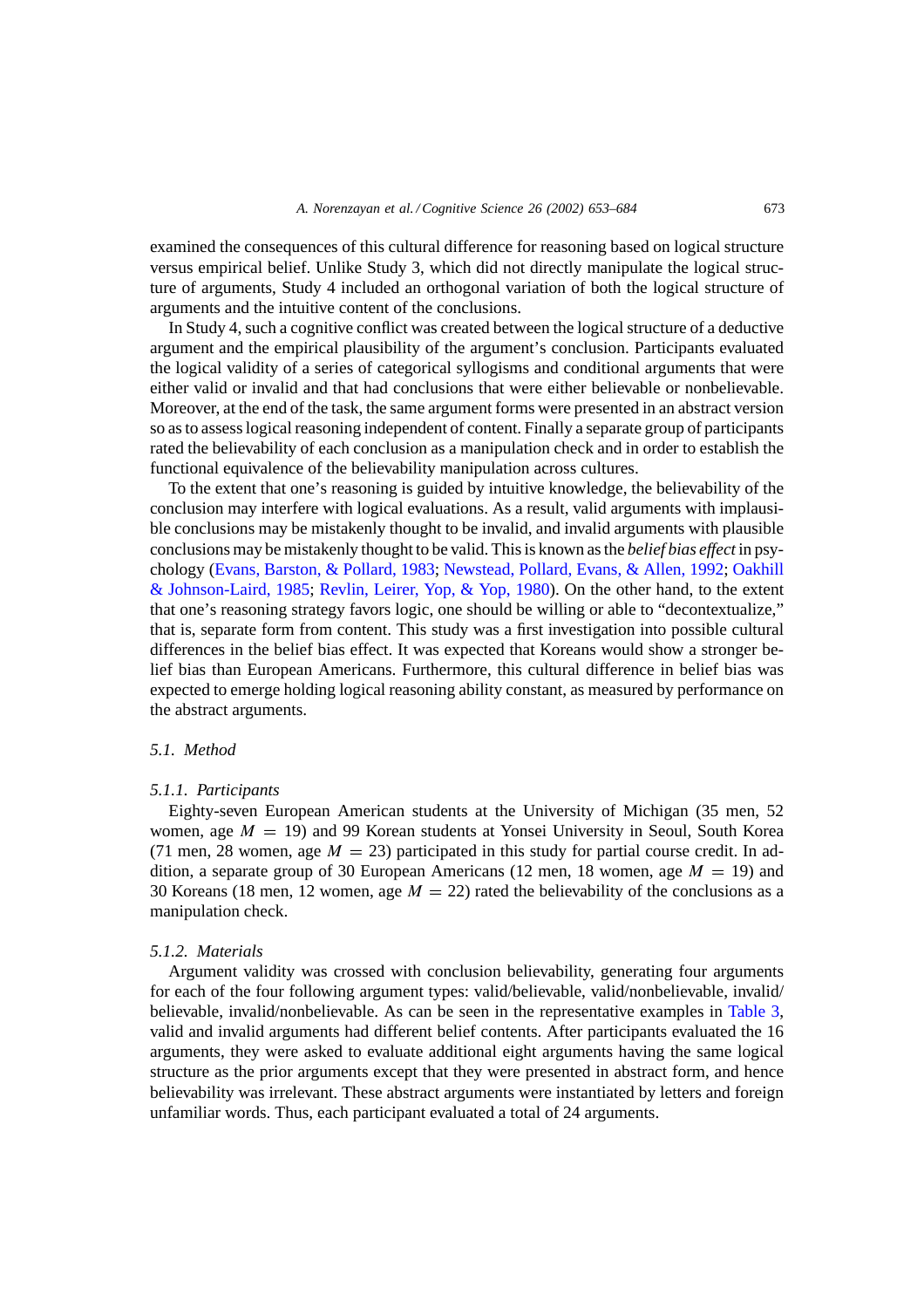#### Table 3 Selected arguments in Study 4

| Valid/believable                                                                                           |
|------------------------------------------------------------------------------------------------------------|
| Premise 1: No police dogs are old                                                                          |
| Premise 2: Some highly trained dogs are old                                                                |
| <i>Conclusion:</i> Some highly trained dogs are not police dogs                                            |
| Valid/nonbelievable                                                                                        |
| Premise 1: All things that are made of plants are good for the health                                      |
| Premise 2: Cigarettes are things that are made of plants                                                   |
| <i>Conclusion:</i> Cigarettes are good for the health                                                      |
| Invalid/believable                                                                                         |
| Premise 1: All tall athletes have large foot size                                                          |
| Premise 2: Famous basketball players have large foot size                                                  |
| Conclusion: Famous basketball players are tall athletes                                                    |
| Invalid/nonbelievable                                                                                      |
| Premise 1: If a country is a member of the European Community, it is permitted to apply for loans from the |
| European Bank                                                                                              |
| Premise 2: India is not permitted to apply for loans from the European Bank                                |
| <i>Conclusion:</i> India is a member of the European Community                                             |
|                                                                                                            |

Each type of argument as described above in turn consisted of four kinds of valid logical forms and their invalid counterparts that varied in difficulty: Modus Ponens (All A are B. C are A. C are B.), Modus Tollens (All A are B. C are not B. C are not A.), Modus Tollens conditional arguments conforming to a permission schema (If A is B, it may get C. X is not permitted to get C. X is not B.), and an argument of the form: No A are B. Some C are B. Some C are not A.

#### *5.1.3. Procedure*

The study was conducted in a classroom setting. Participants received a questionnaire packet containing the 24 syllogistic and conditional arguments. The concrete arguments consisting of the four different types were listed in a scrambled order, followed by the abstract arguments, also in scrambled order. For the Korean participants, all materials were translated into Korean using the back-translation method [\(Brislin, 1970\).](#page-29-0) Participants were given as much time as they needed, with all participants completing the study within 20 min.

Participants were instructed to evaluate whether or not the conclusion followed logically from the premises for each argument (they had to circle either yes or no). Unlike in Study 3, in which participants were not made aware that the task could be solved by applying logic, in this study, strong instructions were presented that explicitly encouraged logical reasoning:

In this study, you are going to see a series of problems. In each problem, you must decide whether the stated conclusion *follows logically* from the premises or not. You must suppose that the premises are true and limit yourself only to information contained in these premises. Do not be concerned if some of the terms in some of the problems seem unfamiliar to you ... For each problem, decide if the given conclusion *follows logically from the premises*. Circle YES if, and only if, you judge that the conclusion can be derived from the given premises. Otherwise circle NO. You can take your time to answer each problem. However, do not spend too much time on any single problem.

<span id="page-21-0"></span>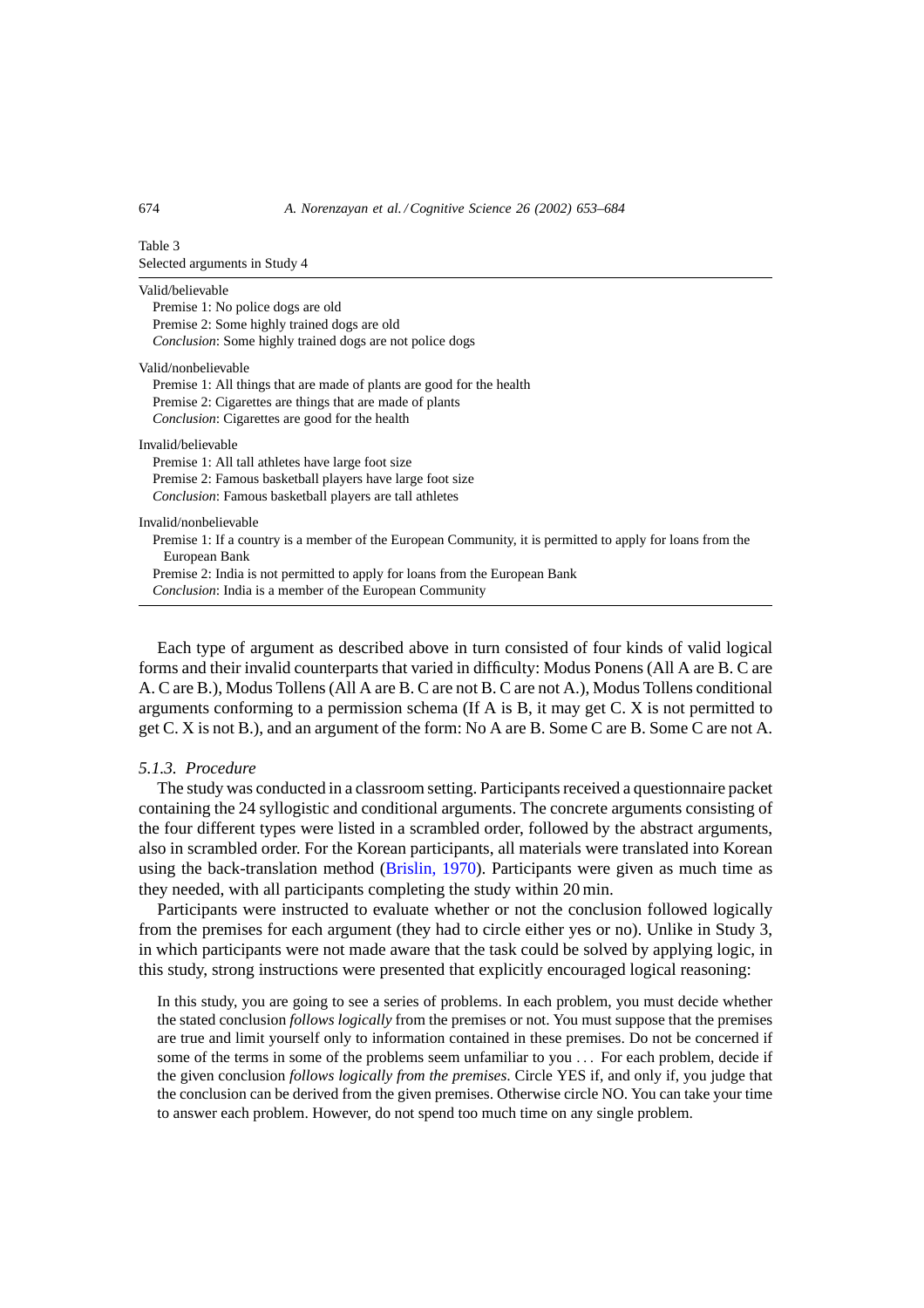The dependent measure was each participant's percentage of "Yes" responses for each argument type, indicating whether or not the participant thought the conclusion of the argument did follow logically from the premises.

A separate group of European American and Korean students rated the believability of the conclusions, as a manipulation check for believability, and in order to establish the functional equivalence of the believability information for both cultures. Participants rated the conclusions of the 16 concrete arguments, deciding their believability on a scale anchored between −3 (Very nonbelievable) and  $+3$  (Very believable), with 0 being neither believable nor nonbelievable.

# *5.2. Results and discussion*

#### *5.2.1. Manipulation check*

The believability manipulation was successful for both cultures: European Americans and Koreans agreed that believable conclusions were indeed believable and nonbelievable ones were indeed nonbelievable. Averaging across all eight believable and eight nonbelievable conclusions, European Americans rated believable conclusions,  $M = 2.12$ ,  $SD = .58$ , which is significantly different from 0,  $t(29) = 19.92$ ,  $p < .001$ , and they rated nonbelievable conclusions,  $M = -2.12$ ,  $SD = .43$ , which is also different from 0,  $t(29) = 27.39$ ,  $p < .001$ . Similarly, Koreans' ratings of believable and nonbelievable arguments were different from 0,  $M = 1.29$ ,  $SD = .79$ ,  $t(29) = 8.93$ ,  $p < .001$ , and  $M = -2.20$ ,  $SD = .47$ ,  $t(29) = 25.80$ ,  $p < .001$ , respectively.

Although the ratings of European Americans and Koreans did not differ for nonbelievable conclusions,  $t < 1$ , Koreans found believable conclusions to be significantly less believable than did European Americans,  $t(58) = 4.63$ ,  $p < .001$ . The weaker Korean commitment to the believable conclusions works against finding support for the hypothesis of this study (for invalid arguments), which predicts a *stronger* belief bias for Koreans. Results consistent with this prediction, therefore could not be due to differential commitment to the believable conclusions.

#### *5.2.2. Abstract arguments*

[Fig. 7](#page-23-0) presents the results for the abstract arguments. There was evidence for response bias, such that Koreans were overall less likely to respond "Yes,"  $F(1, 184) = 14.41$ ,  $p < .001$ . To evaluate performance in discriminating valid from invalid arguments while controlling for response bias, a single measure of accuracy was computed: hits (percentage of "Yes" responses for valid arguments) minus false alarms (percentage of "Yes" responses for invalid arguments). There was no cultural difference in accuracy,  $t < 1$ ,  $M = 45.1$  and 48.5% for European Americans and Koreans, respectively. Consistent with this pattern, there was no culture by argument validity interaction,  $F < 1$ . Thus, any cultural differences found in belief bias cannot be attributed to differences in logical reasoning tendency.

As can be seen, participants' reasoning, regardless of culture, tracked the logical structure of the arguments. European Americans and Koreans rated valid arguments as valid at significantly above chance (i.e., 50%),  $t(86) = 17.34$ ,  $p < .001$ , and  $t(98) = 11.42$ ,  $p < .001$ , respectively. Similarly, they rated invalid arguments as not valid at significantly above chance,  $t(86) = 4.61$ ,  $p < .001$ , and  $t (98) = 9.75$ ,  $p < .001$ , respectively.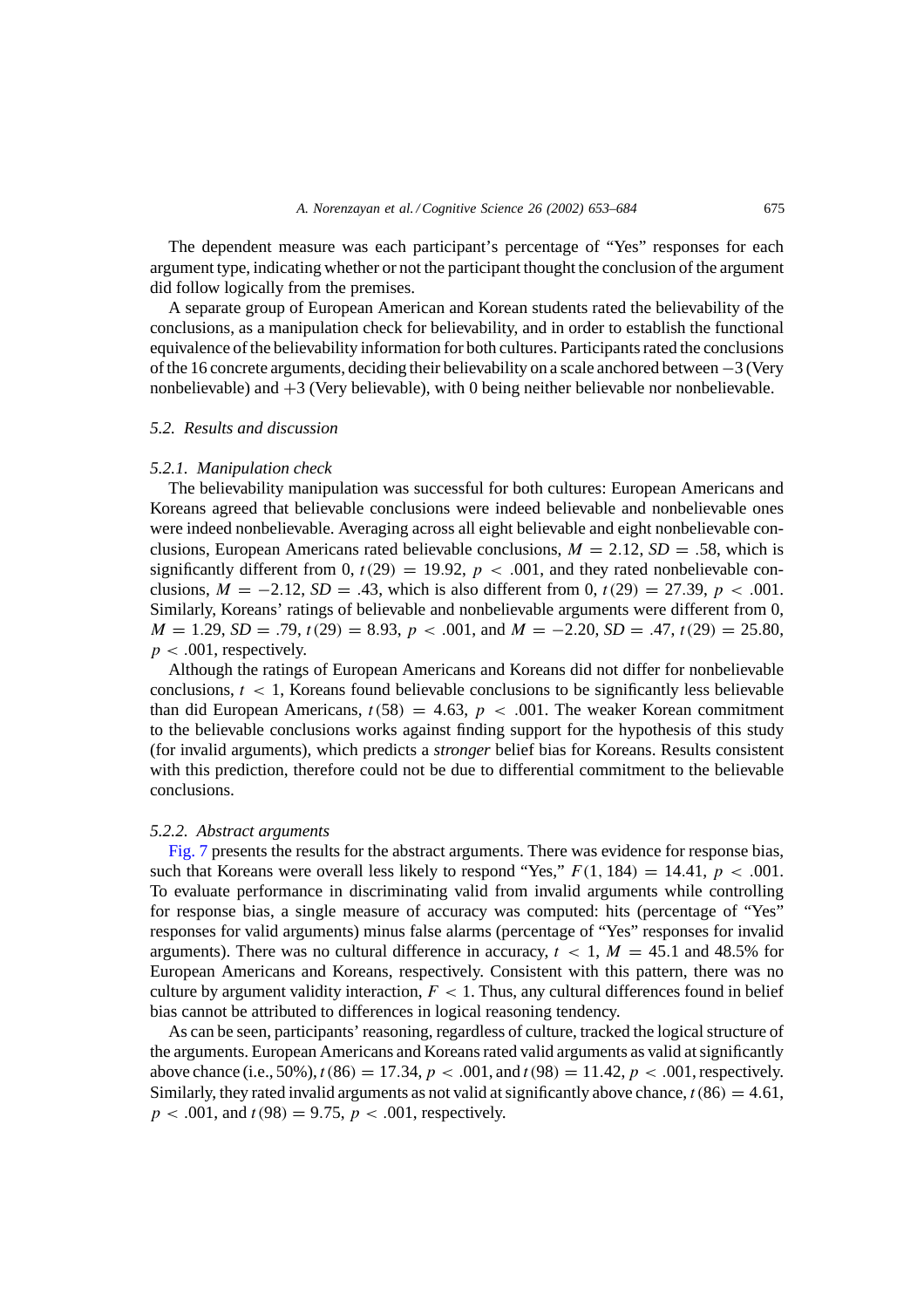<span id="page-23-0"></span>

Fig. 7. Deductive reasoning with abstract arguments: percent "valid" responses (Study 4).

# *5.2.3. Concrete arguments*

We anticipated that Koreans, relative to European Americans, would be more likely to evaluate the arguments as valid when the conclusion is believable, and less likely to do so when the conclusion is nonbelievable. A culture by argument validity by conclusion believability ANOVA revealed a main effect of argument validity,  $F(1, 184) = 1161.73$ ,  $p < .001$ , indicating sensitivity to logical structure; conclusion believability,  $F(1, 184) = 90.45$ ,  $p < .001$ , indicating a belief bias; and culture,  $F(1, 184) = 26.91$ ,  $p < .001$ , indicating a response bias (discussed below). Critically, there was a three-way interaction between culture, argument validity, and conclusion believability,  $F(1, 184) = 4.73$ ,  $p < .05$ . This three-way interaction reflects the fact that the belief bias was stronger for valid than invalid arguments, $\frac{2}{3}$  [and](#page-28-0) that it was larger for Koreans than for Americans, but only for valid arguments. Therefore, the belief bias effect was examined separately for valid and invalid arguments, with culture as a between-groups factor, and conclusion believability as a within-groups factor.

*5.2.3.1. Valid arguments.* As may be seen in the top panel of [Fig. 8,](#page-24-0) the predicted interaction was obtained: Koreans showed a stronger belief bias effect than Americans,  $F(1, 184) = 4.31$ ,  $p < .05$ . Overall, there was a belief-bias effect across cultures,  $F(1, 184) = 86.45$ ,  $p < .001$ . As in abstract arguments, there was a difference in response bias such that Koreans were overall less likely to respond "Yes,"  $F(1, 184) = 11.82, p < .002$ .

*5.2.3.2. Invalid arguments.* Contrary to predictions, no culture by conclusion believability interaction emerged for invalid arguments,  $F < 1$  (bottom panel of [Fig. 8\).](#page-24-0) The belief bias effect was replicated for invalid arguments,  $F(1, 184) = 25.27$ ,  $p < .001$ . The response bias across cultures emerged again,  $F(1, 184) = 13.43$ ,  $p < .001$ .<sup>3</sup>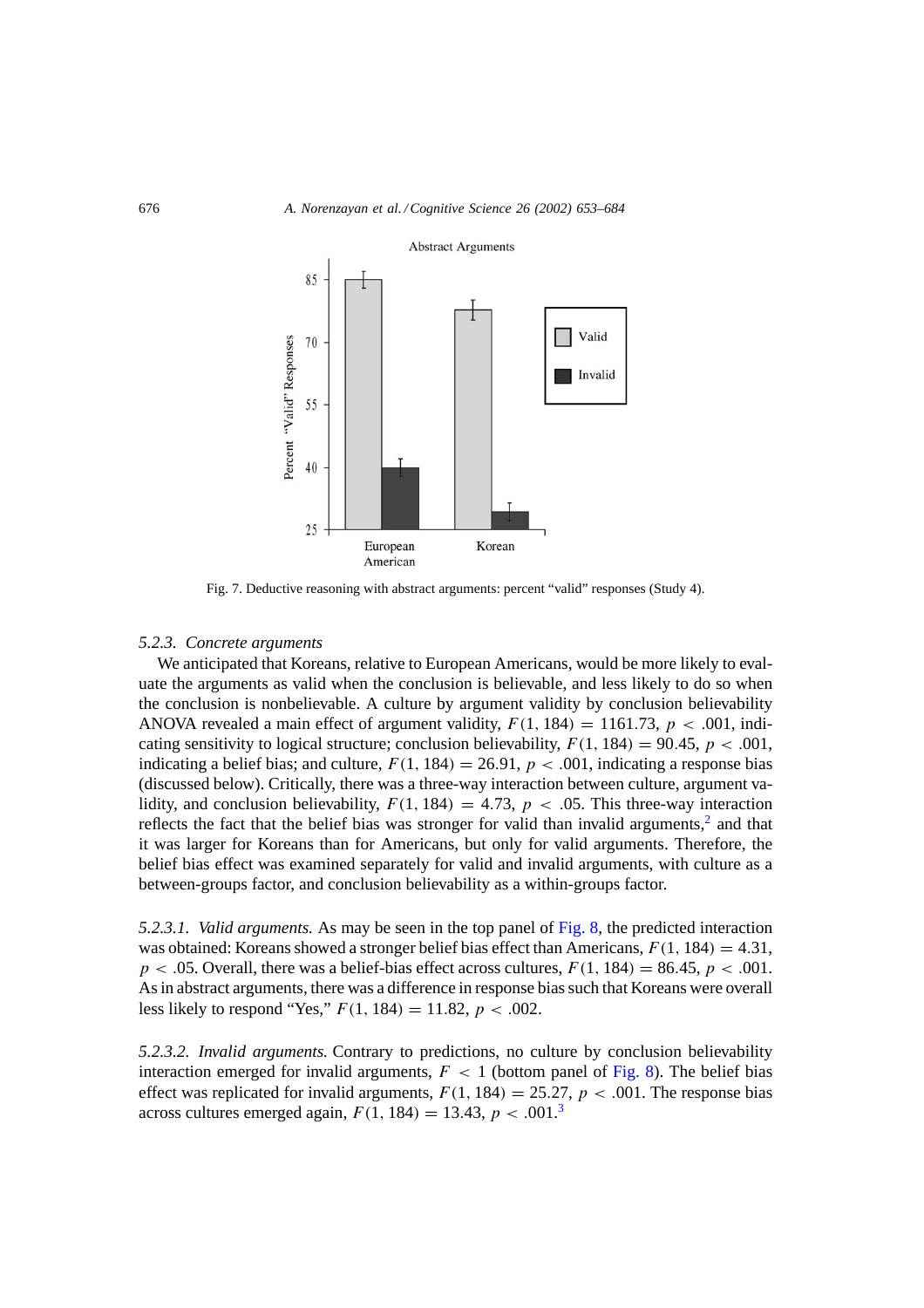<span id="page-24-0"></span>

Fig. 8. Deductive reasoning with concrete *valid* and *invalid* arguments: percent "valid" responses (Study 4).

As was the case with abstract arguments, performance in the concrete arguments was well calibrated to logic. All eight comparisons of the means to chance level were significant at  $p <$ .001, for European Americans and Koreans, for both believable and nonbelievable arguments.

In sum, Koreans showed a stronger belief bias effect than European Americans, though only for valid arguments. Because European Americans and Koreans showed the same degree of logical reasoning for the abstract arguments, we can conclude that the stronger belief bias of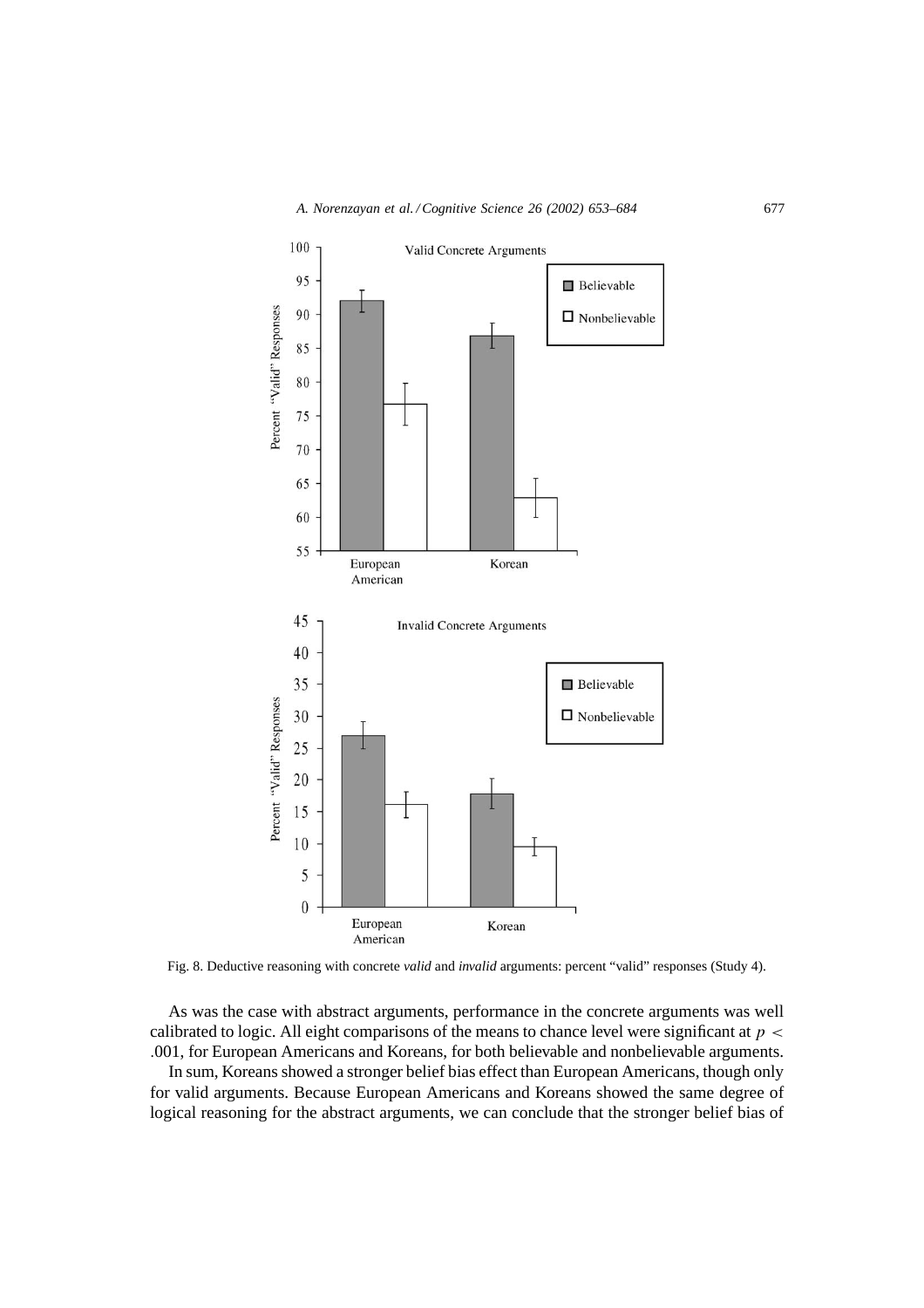Koreans was not due to differences in logical reasoning ability, but rather to differing tendencies to decontextualize the content of an argument from its logical structure.

#### **6. General discussion**

The present research investigated cultural preferences for formal and intuitive reasoning. Formal reasoning is rule-based, emphasizes logical inference, represents concepts by necessary and sufficient features, and overlooks sense experience when it conflicts with rules or logic. Intuitive reasoning is experience-based, resists decontextualizing or separating form from content, relies on sense experience and concrete instances, and overlooks rules and logic when they are at odds with intuition.

We compared the reasoning of European American, Asian American, and East Asian university students, under conditions where a cognitive conflict was activated between formal and intuitive strategies of thinking. The central hypothesis was that European Americans would be more willing to set aside intuition and follow rules than East Asians. The results were overall consistent with the hypothesis.

Although in each study we strived to rule out obvious methodological artifacts, it is possible that each individual finding could be subject to an alternative explanation. For this reason, we note that each specific cultural difference reported in this paper should be interpreted with caution. However, our strategy of seeking converging evidence from four rather different paradigms, using different sets of instructions, tasks, stimuli, and cultural samples suggests that the best explanation for the cognitive differences that emerged in these studies is that there are different cultural preferences for the use of cognitive strategies to solve the same problem.

We now consider two alternative explanations for the overall pattern of cultural differences. First, it is possible that East Asians are less practiced than Americans with experimental situations such as these, and as a result performed less well on such cognitive tasks which happened to favor rule-following. Because the presumed difference in familiarity applies to the experimental situation, in general, cultural differences should have emerged in all tasks and conditions. However, this was clearly not the case. Differences emerged only when formal and intuitive strategies were in conflict. European Americans and East Asians performed similarly when there was no conflict between the two strategies (positive matches in the Rule Condition of Study 1), when they were instructed simply to implement an intuitive strategy (*exemplar-memory condition* in Study 1), or a formal strategy (*abstract deductive reasoning* in Study 4).

The second possibility is that the cultural groups did not differ in reasoning tendencies, but perhaps they differed in the way they interpreted the experimental setting [\(Orne, 1962\).](#page-30-0) That is, European Americans and East Asians had different hypotheses regarding the experimenter's expectations about what is a preferable mode of reasoning, and the cultural differences reflected different patterns of hypothesis guessing. Although this consideration cautions us about extending these findings to settings outside of the laboratory, we believe this explanation is unlikely to account for the entire pattern of results. In two of the studies, participants were clearly and explicitly instructed to use a formal strategy (Studies 1 and 4); therefore, European American and East Asian participants presumably had similar awareness of the experimenter's expectation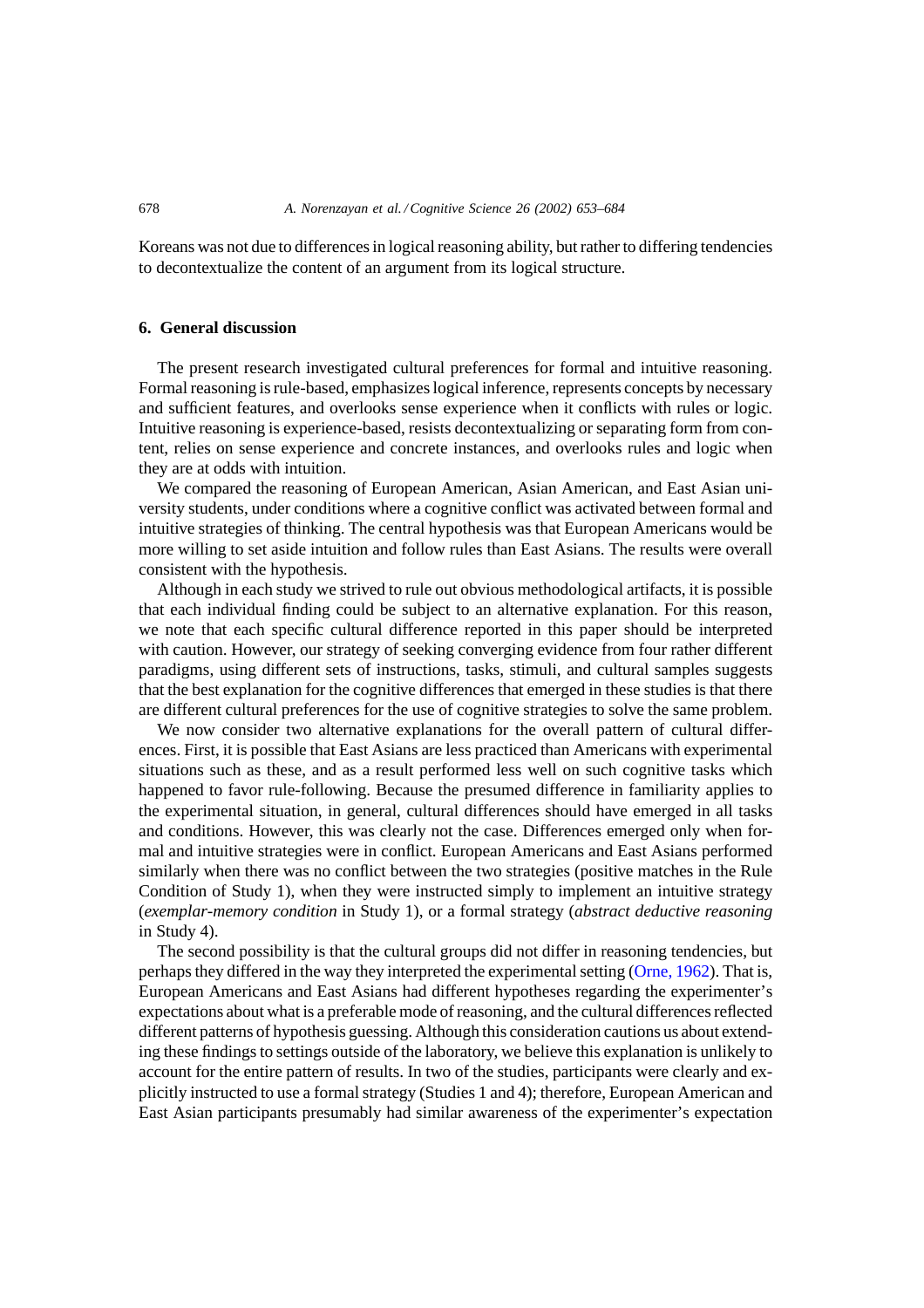that the formal strategy is the appropriate one to use. Nevertheless, we found significant cultural differences in the extent to which the intuitive strategy "interfered" with the formal strategy.

The results for Asian Americans revealed that they were either similar to European Americans, or intermediate between European Americans and East Asians, possibly reflecting a substantial though not complete socialization into the Western mode of thought. Because Asian Americans are exposed to many of the same extrafamilial experiences as European Americans (in that they largely experience the same societal and educational environment), but are likely to differ in the kinds of intrafamilial and peer socialization they experience, this finding suggests that cognitive socialization is at least partly due to proximal influences[.4](#page-28-0)

#### *6.1. Possible social origins of the cultural differences in reasoning*

Why are Western and East Asian participants biased towards different modes of reasoning? The attempt to answer this important question must of course be speculative at this time because it involves complex sociological and historical issues beyond the scope of this paper, and we leave it as an open question for the future. Here we mention briefly three factors that have been identified by philosophers, ethnographers, and social historians (for a fuller discussion, see [Nisbett et al., 2001\).](#page-30-0) First, the practice of *adversarial debate* prevalent in Western cultures, as opposed to the practice of consensus-based decision making prevalent in East Asia have been linked to analytic versus holistic cognitive orientations, respectively (e.g., [Lloyd, 1990;](#page-30-0) [Ohbuchi & Takahashi, 1994\).](#page-30-0) Second, *pedagogical practices* emphasizing critical thinking in Western classrooms, as opposed to experience-based learning in Chinese classrooms appear to encourage differing modes of thinking in Western and East Asian societies ([On, 1996;](#page-30-0) for a review, see [Tweed & Lehman, 2002\)](#page-31-0). Third, many historians of science and philosophy both Western and East Asian have reported important cultural differences in the dominant *philosophical traditions* that have influenced the intellectual practices in the West and East. Early Greek and Chinese philosophy, science, and mathematics were quite different in their strengths and weaknesses. Many Greek philosophers looked for universal rules to explain events and were concerned with categorizing objects with precision and with respect to their "essences." There was a marked distrust of intuition. Chinese philosophers, especially Taoists, were more pragmatic and intuitive, and were distrustful of formal logic and rational distinctions [\(Fung, 1952; Liu, 1974; Lloyd, 1990, 1996; Nakamura, 1960/1988; Needham, 1954; Russell,](#page-30-0) [1945;](#page-30-0) for a discussion of the evidence, see [Norenzayan, 2001\).](#page-30-0)

We found cognitive differences in reasoning that to some degree mirror differences in philosophical traditions. As provocative as this congruence may be, we cannot know at this time if these traditions are actually implicated in such reasoning processes. Whether or not there is psychological continuity between these philosophical traditions and reasoning processes remains an open question. The findings reported in this paper and elsewhere (see [Nisbett et al.,](#page-30-0) [2001\)](#page-30-0) can serve as one starting point for such interdisciplinary investigation.

# *6.2. Normative considerations: reasoning strategies as tools for thought*

Although a full examination of normative issues is beyond the scope of this paper, it is nevertheless important to mention several normative considerations.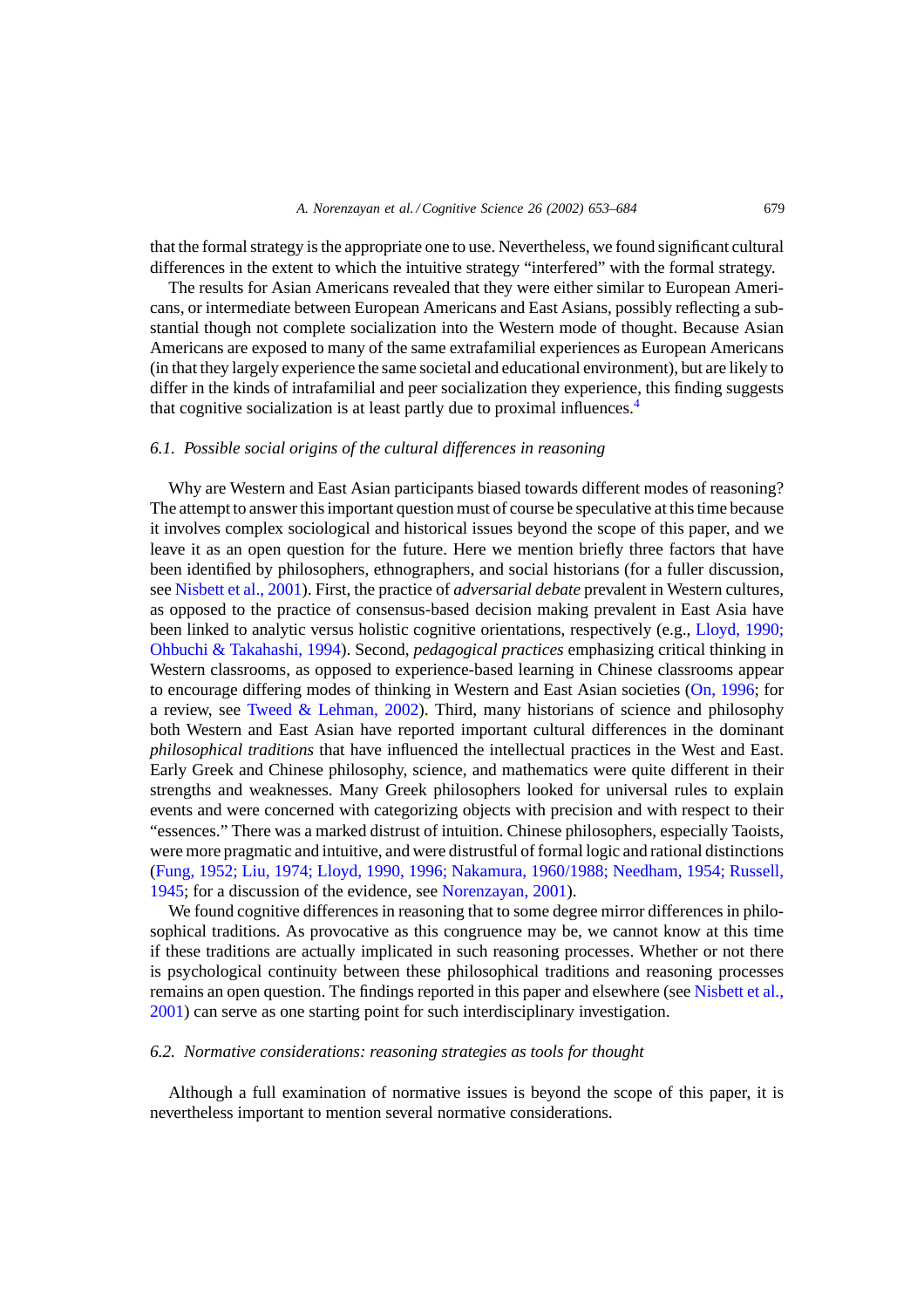A general point about analytic and holistic thinking is that each mode of thought produces a mixed bag of normative and non-normative outcomes. For example, in deductive reasoning, analytic thinkers tend to respond more logically than holistic thinkers, but in causal attribution, the former more readily commit the fundamental attribution error than the latter ([Norenzayan](#page-30-0) [& Nisbett, 2000\)](#page-30-0). Conversely, holistic thinkers are more accurate in covariation detection [\(Ji et al., 2000\),](#page-30-0) yet they are more vulnerable to hindsight bias ([Choi & Nisbett, 2000\).](#page-29-0) Thus, neither the analytic nor the holistic mode guarantees accuracy in reasoning.

In two studies presented here, the East Asian reliance on intuitive processes led to less accurate responses than the American reliance on rule-based approaches. In Study 1, East Asians made more errors when asked to categorize the negative matches—for which a conflict existed between rule-based and exemplar-based judgments. We note, however, that under other task conditions, intuitive responses could lead to *more* accurate responses than would formal processes. In fact, many life circumstances present us with poorly structured cognitive problems that may favor intuitive strategies. This can occur when a rule is poorly defined, or only partially predictive. For example, in the category learning procedure of Study 1, suppose the rule were made only partially predictive of the categories, such that it would accurately predict category membership for positive match animals, but would predict the *wrong* category for negative match animals. In such a situation, it has been shown that switching to an exemplar-based strategy leads to superior overall performance than continuing to use the rule (e.g., Allen  $\&$ [Brooks, 1991,](#page-29-0) Experiment 4), and East Asians might perform more accurately than European Americans (a proposal that remains to be tested).

East Asians also made more errors in Study 4, in which they were explicitly asked to judge the logical validity of the concrete arguments, as opposed to their plausibility or convincingness. Though this is an error, and undoubtedly one that would have been acknowledged by the participants themselves given their performance with fully abstract materials, it is the result of a bias that does not always yield less reasonable conclusions than the rationalistic bias of Westerners. Indeed, many East Asian scholars have noted that in East Asian cultures logic does not enjoy the normative status that it does in the West. In Japanese culture, for example, "to argue with logical consistency is thus discouraged, and if one does so continuously one may not only be resented but also be regarded as immature" ([Nagashima, 1973, p](#page-30-0). 96). [Liu \(1974\)](#page-30-0) makes a similar point about China when he writes, "... it is precisely because the Chinese mind is so rational that it refuses to become rationalistic and ... refuses to separate form from content" (p. 325). Consistent with these assertions, recent evidence indicates that Koreans rank "being an intuitive person" to be important for work success more than Americans, whereas the opposite is true for "being a logical person" [\(Norenzayan & Sanchez-Burks, 2002\)](#page-30-0). Furthermore, in some of the research conducted by our colleagues, European Americans have been shown to make errors, in their efforts to be logically consistent, that actually result in judgments that are incoherent in the sense that one judgment actually follows from the opposite of the other ([Peng](#page-30-0) [& Nisbett, 1999; Davis et al., 2000\)](#page-30-0). These errors were avoided by East Asian participants, who, however, made logical errors of their own in their attempts to reconcile opposing views.

The philosopher [Stich \(1990\)](#page-31-0) has said that "there are no intrinsic epistemic virtues ... cognitive mechanisms or processes are to be viewed as tools or policies and evaluated in much the same way that we evaluate other tools or policies" (p. 24). If there are culturally diverse ways to go about the business of cognition, and if there are culturally diverse systems of justification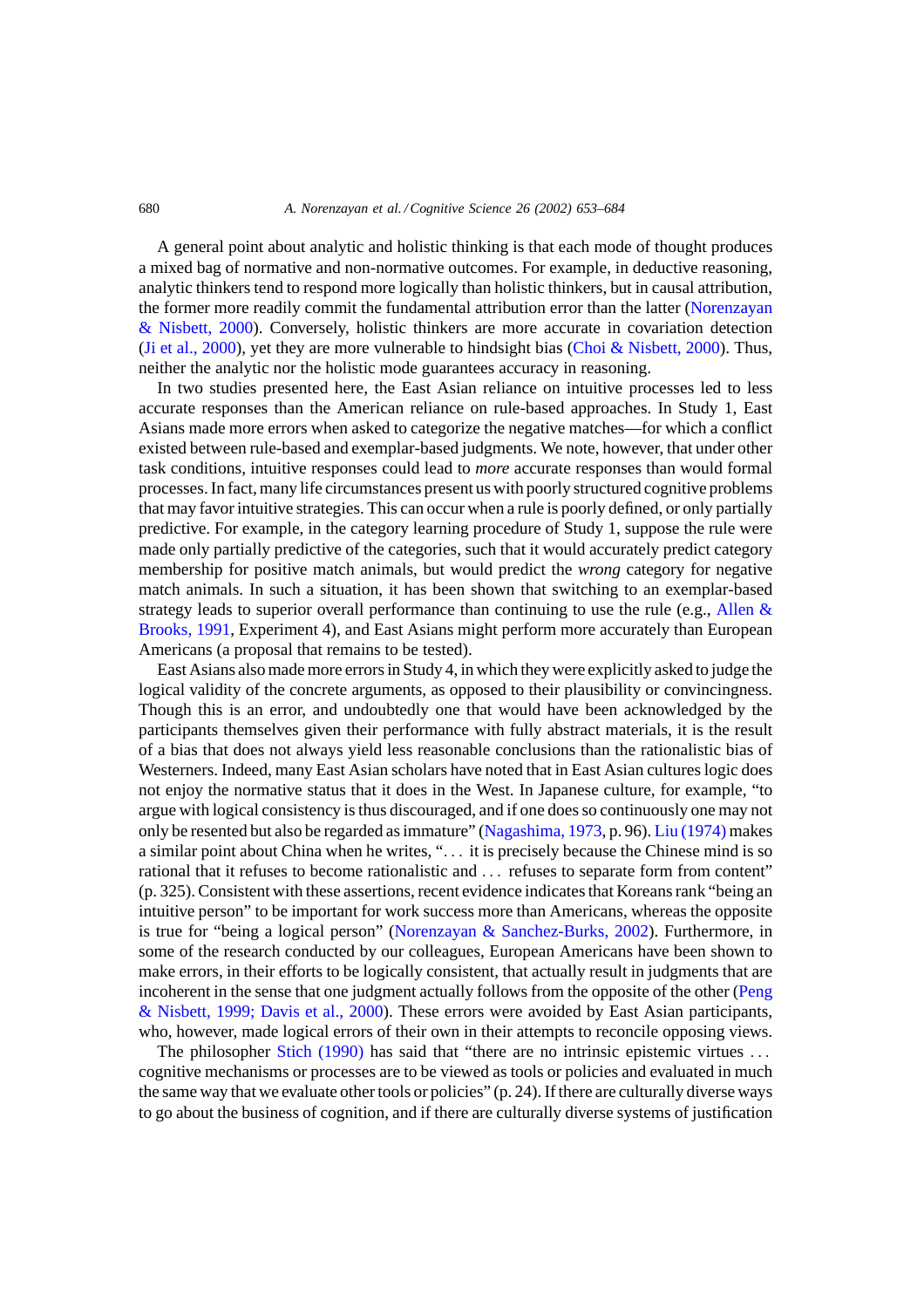<span id="page-28-0"></span>which serve the needs of various cognitive communities, then the reasonable philosophical position would be to evaluate thinking in terms of the local standards of justification, as well as specific task requirements [\(Stich, 1990;](#page-31-0) see also [Resnick, 1994\).](#page-31-0) This is not to say that it is unreasonable to criticize specific inferential practices, even by the standards of another culture, but that criticism must be cognizant of inferential goals and cultural context.

# **Notes**

- 1. In this study, *typicality* describes a kind of intuitive reasoning distinct from *family resemblance*. Typicality is used to refer to peoples' intuitions about the "goodness" of naturally occurring exemplars, whereas family resemblance is objectively determined as the proportion of features shared among category members, as in Study 2.
- 2. That the belief bias was larger for *valid* than invalid arguments is surprising. Typically, the belief bias tends to be larger for *invalid* than valid arguments ([Evans & Over, 1996;](#page-29-0) [Newstead et al., 1992\)](#page-29-0). However, this interaction can be reliably eliminated, and even non-significantly reversed, when (1) strong instructions are used that emphasize logical reasoning and logical necessity, or (2) when the invalid arguments are *determinately invalid*, that is, invalid because the conclusion definitely fails to follow from the premises. In contrast, *indeterminately invalid* arguments are invalid because the premises give insufficient information to judge whether the conclusion holds or not ([Evans, Handley,](#page-29-0) [Harper, & Johnson-Laird, 1999;](#page-29-0) for a discussion, see [Newstead et al., 1992\)](#page-30-0). Both of these factors were simultaneously present in this study. That is, very strong logical instructions were used, and three of the four invalid argument forms were determinately invalid. This could explain why the impact of belief was reversed, i.e., a stronger belief bias effect was found for valid arguments.
- 3. Two of the four argument forms used in this study did not have "ALL" quantifiers for the second premise and the conclusion (second and third argument forms in [Table 3\).](#page-21-0) It is possible that this could have created quantifier ambiguity, i.e., interpreting them in terms of existential (SOME) instead of universal (ALL) quantifiers. Note, however, that there was no evidence in the solution rates to these particular arguments that this was the case. Nor is there any reason to believe that this potential ambiguity was any different for the two cultures. Nevertheless, we reanalyzed the data by considering only the argument forms that explicitly stated all the quantifiers (first and fourth argument forms in [Table 3, f](#page-21-0)or a total of eight arguments). Almost identical results were obtained: there was a main effect of logic,  $F(1, 184) = 696.50$ ,  $p < .001$ ; a main effect of belief,  $F(1, 184) = 85.35$ ,  $p < .001$ ; a main effect of culture,  $F(1, 184) = 26.72$ ,  $p < .001$  (reflecting the difference in response bias), and a three-way logic by belief by culture interaction,  $F(1, 184) = 5.17$ ,  $p < .03$ , indicating a stronger belief bias for Koreans, but only for valid arguments. Culture by belief interaction for valid arguments,  $F(1, 184) = 3.07$ ,  $p = .08$ , and for invalid arguments,  $F(1, 184) = 1.95$ , ns.
- 4. Although this research was not concerned with gender, *post hoc* analyses were conducted to examine gender differences in thinking except for Study 1 (where there was an inadequate sample size). Overall, there was some tendency for women to follow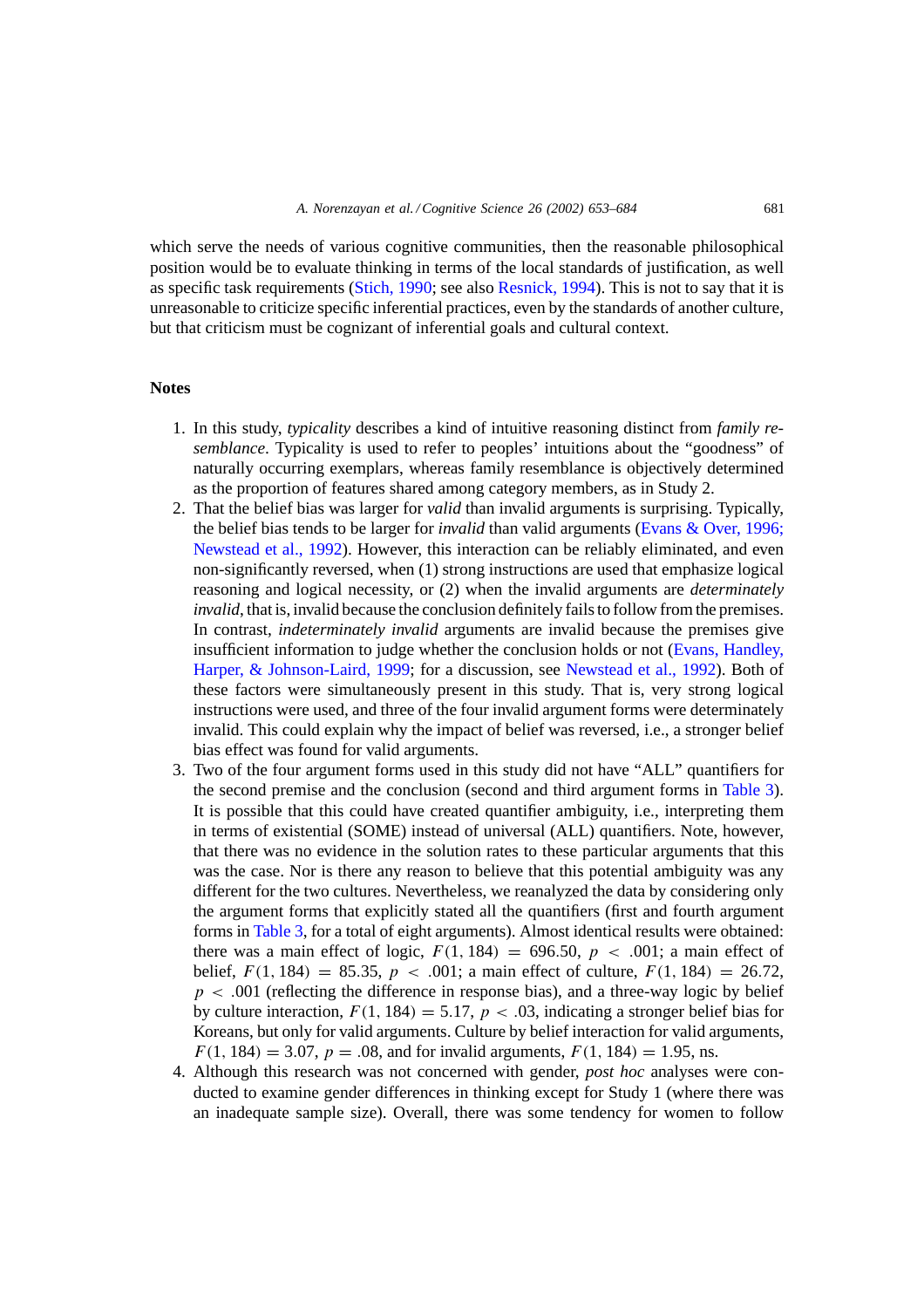intuitive strategies more than men. In Study 2, women were more likely to follow a family resemblance strategy in the *similarity judgment condition* than men, although the difference did not reach significance ( $p = .10$ ). No gender differences were found in the *classification condition*. In Study 3, women showed a stronger typicality effect than men in the *high salience of typicality condition*. No gender differences were found in the *low salience of typicality condition*. In Study 4, no gender differences were found for abstract arguments, and for concrete invalid arguments. Women showed stronger belief bias compared to men for concrete valid arguments only. Importantly, the gender differences in all instances were orthogonal to the cultural differences. The analyses for gender differences are available from the first author.

## **Acknowledgments**

This research is based on a doctoral dissertation submitted by Ara Norenzayan to the University of Michigan, under the guidance of Richard Nisbett. Scott Atran, Jonathan Evans, Eric Lormand, Norbert Schwarz, and Yingrui Yang provided valuable comments on an earlier draft. We thank Viola Chen, Jason Drwal, Sally Harrison, Young Ho Hong, Jong Dae Kim, Yookyong Lee, Mehyun Song, and Miguel Wong for their assistance in conducting this research, and Andrea Patalano for her assistance and for providing the stimuli for Study 1.

This research was supported by a Rackham Predoctoral Fellowship of the University of Michigan and an NSF Graduate Research Fellowship to Ara Norenzayan, and by an NSF grant (SBR 9729103), and grant AG15047 from the National Institute of Aging to Richard Nisbett.

#### **References**

- Ahn, W., & Medin, D. L. (1992). A two-stage model of category construction. *Cognitive Science*, *16*, 81–121.
- Allen, S. W., & Brooks, L. R. (1991). Specializing in the operation of an explicit rule. *Journal of Experimental Psychology: General*, *120*, 3–19.
- Atran, S. (1990). *Cognitive foundations of natural history*. New York: Cambridge University Press.
- Brislin, R. W. (1970). Back-translation for cross-cultural research. *Journal of Cross-Cultural Psychology*, *1*, 185– 216.
- Chaiken, S., & Trope, Y. (Eds.). (1999). *Dual-process theories in social psychology*. New York: Guilford Press.
- Choi, I., & Nisbett, R. E. (2000). The cultural psychology of surprise: Holistic theories and recognition of contradiction. *Journal of Personality and Social Psychology*, *79*, 890–905.
- Choi, I., Nisbett, R. E., & Norenzayan, A. (1999). Causal attribution across cultures: Variation and universality. *Psychological Bulletin*, *125*, 47–63.
- Davis, M., Nisbett, R. E., & Schwarz, N. (2000). *Responses to weak arguments by East Asians and Americans*. Unpublished manuscript, University of Michigan, Ann Arbor.
- Evans, J. B. T., & Over, D. E. (1996). *Rationality and reasoning*. Hove: Psychology Press.
- Evans, J. B. T., Barston, J. L., & Pollard, P. (1983). On the conflict between logic and belief in syllogistic reasoning. *Memory and Cognition*, *11*, 295–306.
- Evans, J. B. T., Handley, S. J., Harper, C. N. J., & Johnson-Laird, P. N. (1999). Reasoning about necessity and possibility: A test of the mental model theory of deduction. *Journal of Experimental Psychology: Learning, Memory,* & *Cognition*, *25*, 1495–1513.

<span id="page-29-0"></span>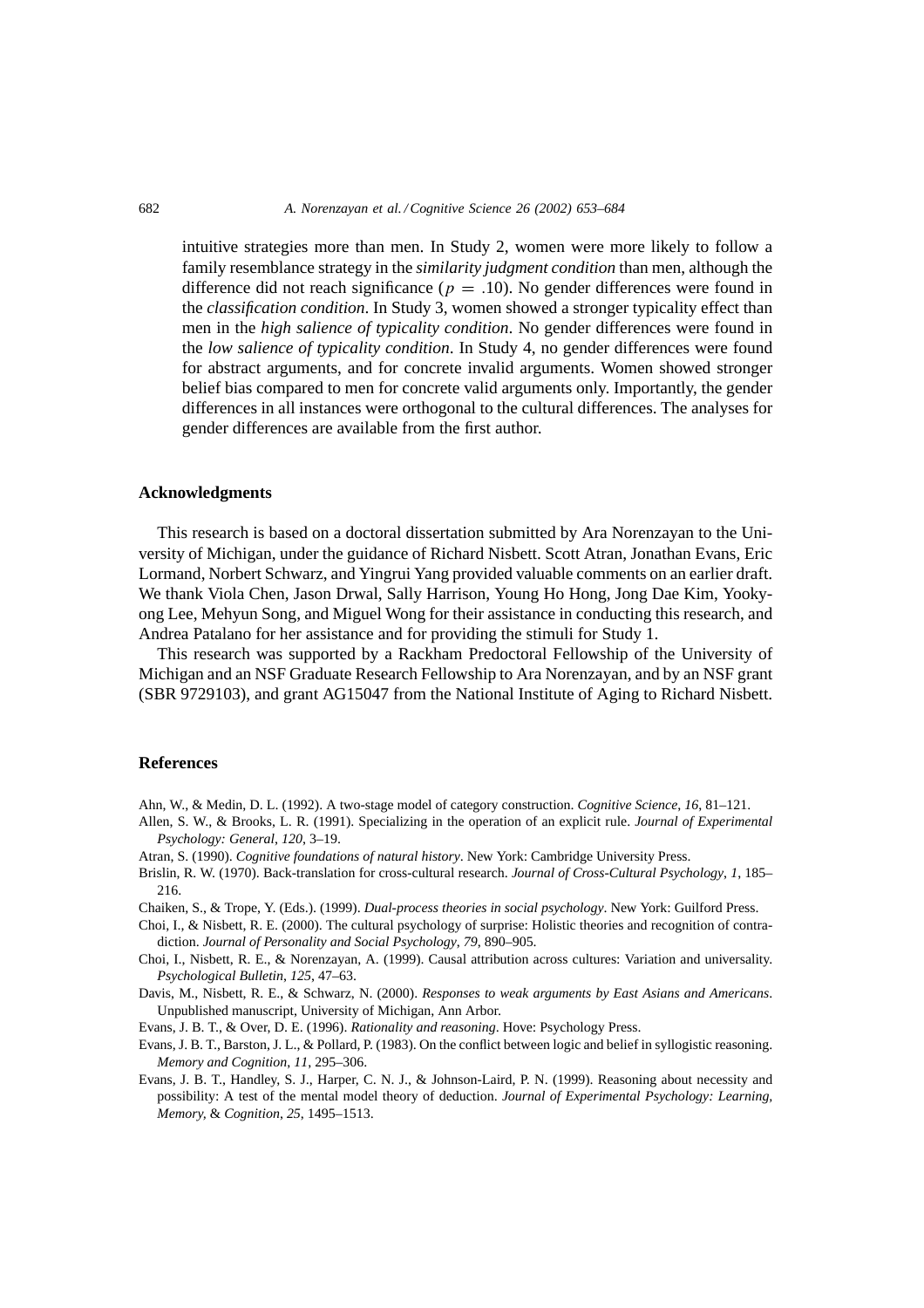- <span id="page-30-0"></span>Fischhoff, B. (1975). Hindsight's foresight: The effect of outcome knowledge on judgment under uncertainty. *Journal of Experimental Psychology: Human Perception and Performance*, *1*, 288–299.
- Fung, Y. L. (1952). *A history of Chinese philosophy* (D. Bodde, Trans.) (Vol. I). Princeton, NJ: Princeton University Press.
- Gentner, D., & Medina, J. (1998). Similarity and the development of rules. *Cognition*, *65*, 263–297.
- Gilbert, D. T. (1991). How mental systems believe. *American Psychologist*, *46*, 107–119.

James, W. (1890). *The principles of psychology*. New York: Dover.

- Ji, L., Peng, K., & Nisbett, R. E. (2000). Culture, control, and perception of relationships in the environment. *Journal of Personality and Social Psychology*, *78*, 943–955.
- Keil, F. (1994). The birth and nurturance of concepts by domains: The origins of concepts of living things. In L. Hirschfeld & S. Gelman (Eds.), *Mapping the mind: Domain specificity in cognition and culture*. New York: Cambridge University Press.
- Kemler-Nelson, D. G. (1984). The effect of intention on what concepts are acquired. *Journal of Verbal Learning and Verbal Behavior*, *23*, 734–759.
- Liu, S. H. (1974). The use of analogy and symbolism in traditional Chinese philosophy. *Journal of Chinese Philosophy*, *1*, 313–338.
- Lloyd, G. E. R. (1990). *Demystifying mentalities*. New York: Cambridge University Press.
- Lloyd, G. E. R. (1996). Science in antiquity: The Greek and Chinese cases and their relevance to the problems of culture and cognition. In D. R. Olson & N. Torrance (Eds.), *Modes of thought: Explorations in culture and cognition* (pp. 15–33). Cambridge: Cambridge University Press.
- Medin, D. L., Wattenmaker, W. D., & Hampson, S. E. (1987). Family resemblance, conceptual cohesiveness, and category construction. *Cognitive Psychology*, *19*, 242–279.
- Nagashima, N. (1973). A reversed world: Or is it? In R. Horton & R. Finnegan (Eds.), *Modes of thought: Essays on thinking in Western and non-Western societies* (pp. 92–111). London: Faber and Faber.
- Nakamura, H. (1960/1988). *The ways of thinking of eastern peoples*. New York: Greenwood Press.
- Needham, J. (1954). *Science and civilization in China* (Vol. 1). Cambridge, UK: Cambridge University Press.
- Neisser, U. (1963). The multiplicity of thought. *British Journal of Psychology*, *54*, 1–14.
- Newstead, S. E., Pollard, P., Evans, J. B. T., & Allen, J. L. (1992). The source of the belief bias effects in syllogistic reasoning. *Cognition*, *45*, 257–284.
- Nisbett, R. E., & Norenzayan, A. (2002). Culture and cognition. In D. L. Medin (Ed.), *Stevens' handbook of experimental psychology: Cognition* (3rd ed., pp. 561–597). New York: Wiley.
- Nisbett, R. E., Peng, K., Choi, I., & Norenzayan, A. (2001). Culture and systems of thought: Holistic vs. analytic cognition. *Psychological Review*, *108*, 291–310.
- Norenzayan, A. (2001). Rule-based and experience-based thinking: The cognitive consequences of intellectual traditions. *Dissertation Abstracts International*, *62*, 6B (University Microfilms No. 2992).
- Norenzayan, A., & Nisbett, R. E. (2000). Culture and causal cognition. *Current Directions in Psychological Science*, *9*, 132–135.
- Norenzayan, A., & Sanchez-Burks, J. (2002).*Normative evaluations of reasoning styles across cultures and contexts*. Unpublished manuscript, University of British Columbia.
- Oakhill, J. V., & Johnson-Laird, P. N. (1985). The effects of belief on the production of syllogistic conclusions. *Quarterly Journal of Experimental Psychology*, *37A*, 553–569.
- Ohbuchi, K. I., & Takahashi, Y. (1994). Cultural styles of conflict management in Japanese and Americans: Passivity, covertness, and effectiveness of strategies. *Journal of Applied Psychology*, *24*, 1345–1366.
- On, L. W. (1996). The cultural context of Chinese learners: Conception of learning in the Confucian tradition. In D. A. Watkins & J. B. Biggs (Eds.), *The Chinese learner: Cultural, psychological, and contextual influences* (pp. 25–42). Hong Kong: Comparative Education Research Centre.
- Orne, M. T. (1962). On the social psychology of the psychological experiment: With particular reference to demand characteristics and their implications. *American Psychologist*, *17*, 776–783.
- Patalano, A. L., Smith, E. E., Jonides, J., & Koeppe, R. A. (2001). PET evidence for multiple strategies of categorizations. *Cognitive, Affective,* & *Behavioral Neuroscience*, *1*, 360–370.
- Peng, K., & Nisbett, R. E. (1999). Culture, dialectics, and reasoning about contradiction. *American Psychologist*, *54*, 741–754.